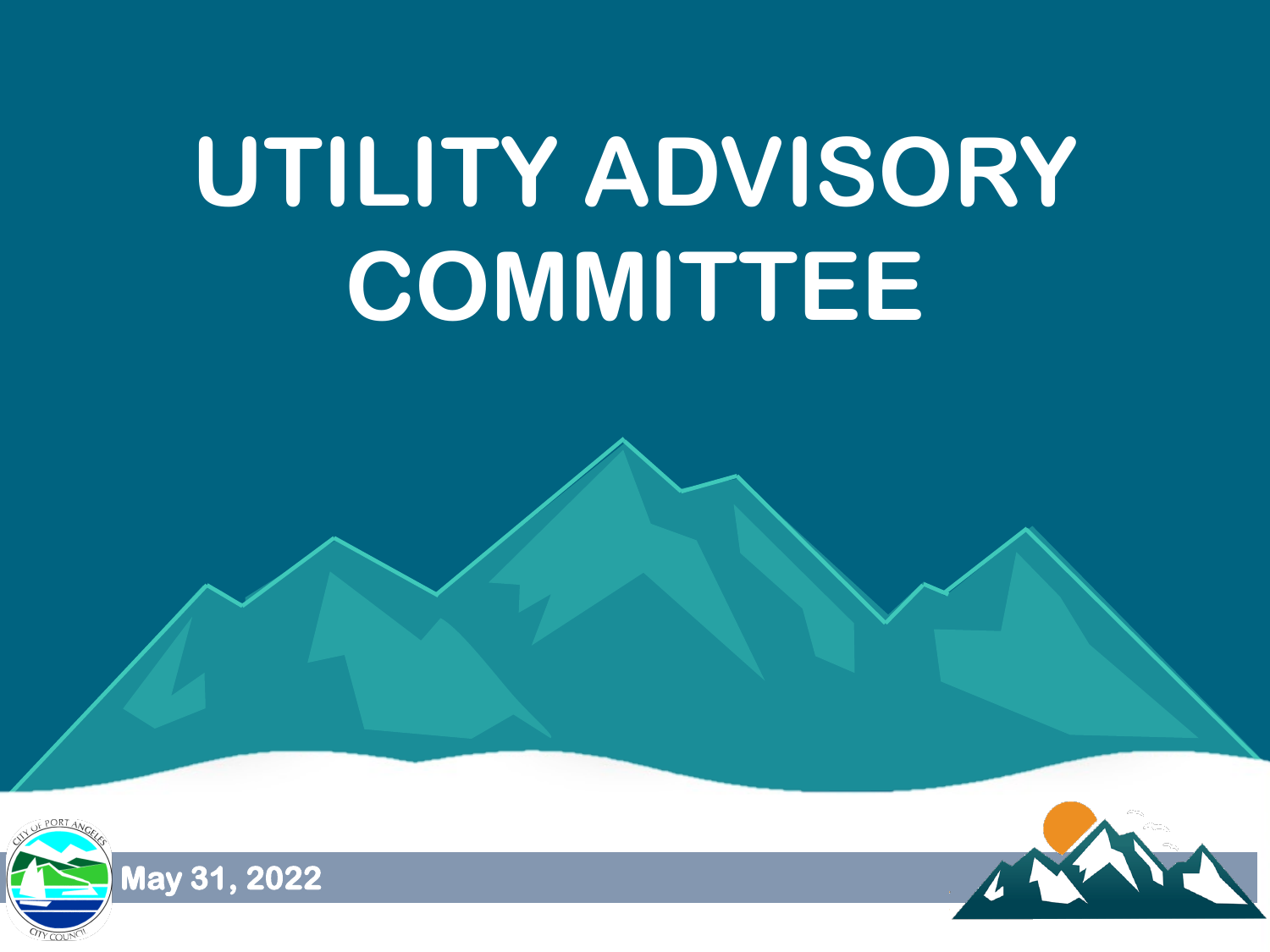# **AGENDA**

- **1. Call to Order and Roll Call**
- **2. Approve Minutes**
- **3. Public Comment**
- **4. 'Hot' Items**
- **5. Contracts and Budgets**
	- **- Capital Facilities Plan (CFP)**
	- **- Stormwater Source Control Program**
	- **- PAMC update for water and wastewater capacity analysis**
	- **- EV charging stations (verbal)**
- **6. Legislative Issues**
	- **7. Calendar of Actions & Meetings**
- **8. Next Meeting – July 12, 2022**



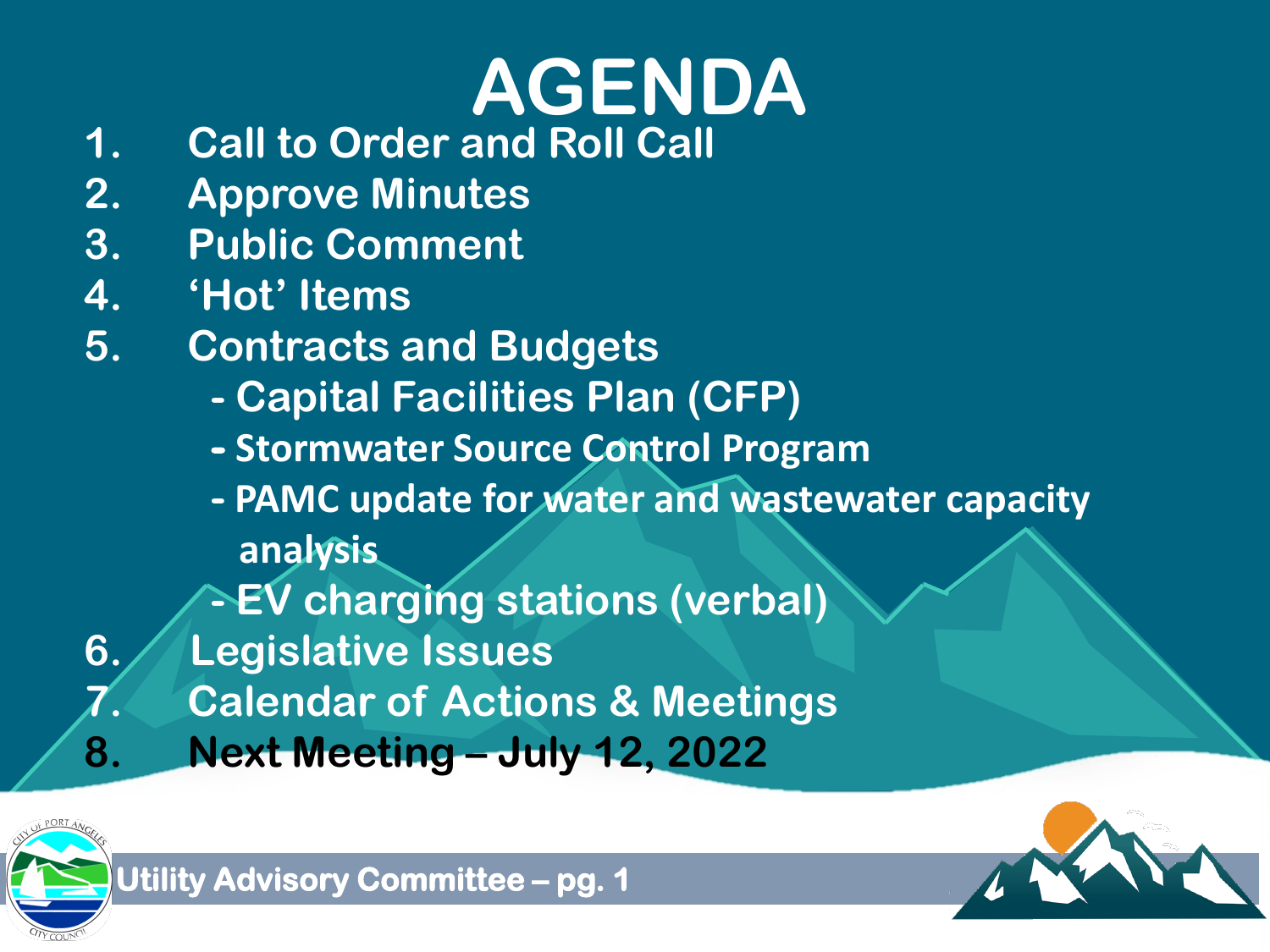## **APPROVAL OF MINUTES**

### **Approval of Minutes: March 8, 2022**



**Utility Advisory Committee – pg. 2** 

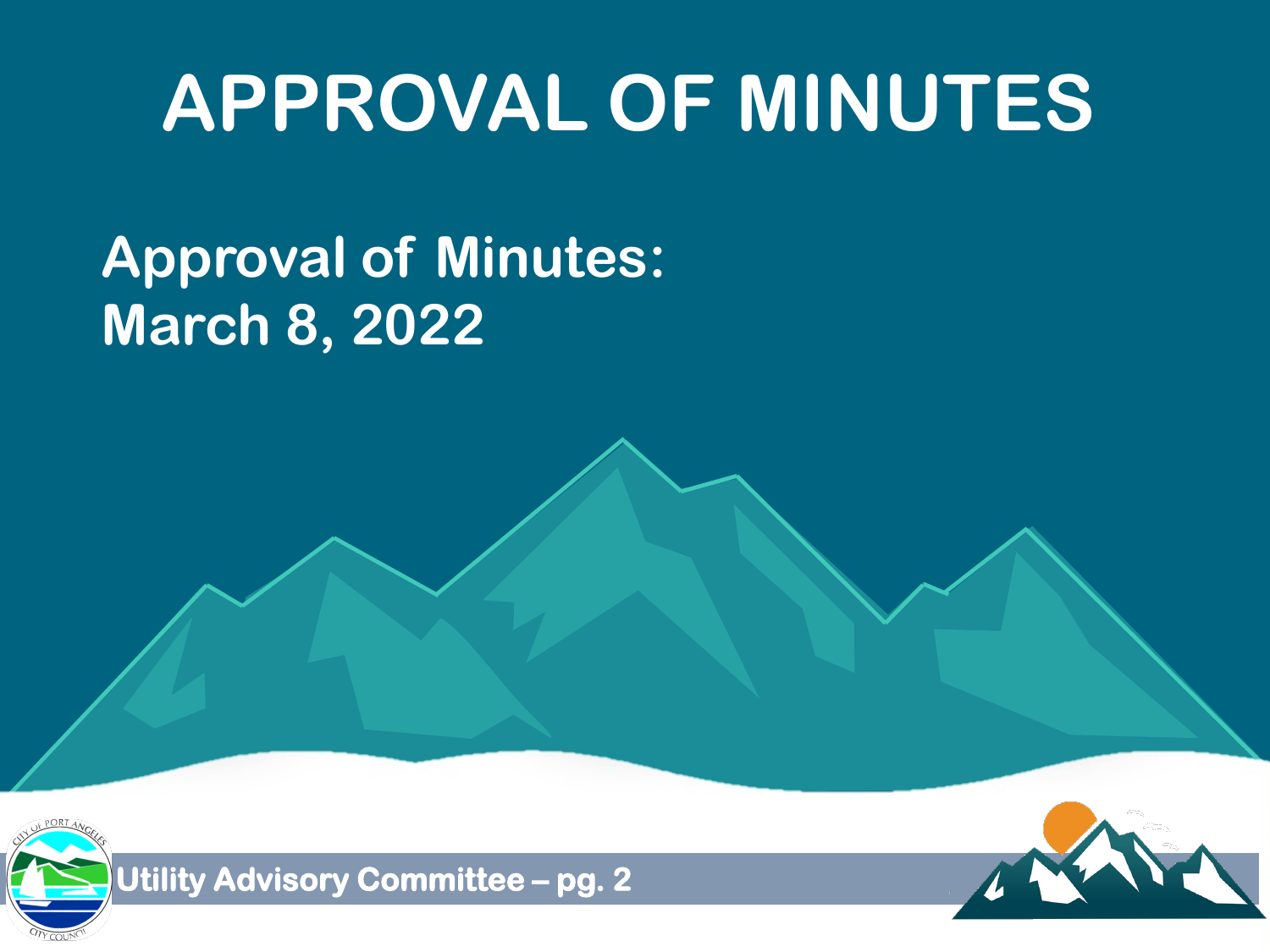#### UTILITY ADVISORY COMMITTEE MEETING Virtual Meeting Port Angeles, WA 98362 **March 8, 2022**

*I.* A. **Call to Order 3:00p.m**

Mayor and Chair Kate Dexter called the meeting to order at 3:06 pm.

#### B. **Roll Call**

#### UAC Assigned

Mayor and Chair Kate Dexter, Councilmember Lindsey Schromen-Wawrin,

UAC Members Present: Mattias Järvegren, Terry Nishimoto, and Robert Kajfasz

UAC Members Absent: Councilmember Mike French, Richard French, and Laura Dodd

Staff Present: Thomas Hunter, Gregg King, Eric Walrath, Mary Sue French, William Bloor, Chris Cowgill, Ben Braudrick and Kari Martinez-Bailey

Others Present: Richard French and Ryan Neal.

#### *II.* **Nominations for New Committee**

In the past only members of the City Council have served as UAC Chairs. Questions were raised if other members could serve as chairman. William Bloor, City Attorney, clarified that that the City Ordinance does not limit which UAC members may serve.

Councilmember Schromen-Wawrin moved to amend the bylaws as needed to allow a non-Council member be appointed as UAC Chair and nominated Mattias Järvegren as UAC Chair. Councilmember Dexter seconded. **Chair Dexter asked if there was unanimous consent, hearing no opposition, the motion carried 5-0**

Councilmember Dexter nominated Councilmember Schromen-Wawrin as UAC Vice-Chair. Newly elected Chair Järvegren seconded. **Former Chair Dexter asked if there was unanimous consent, hearing no opposition, the motion carried 5-0**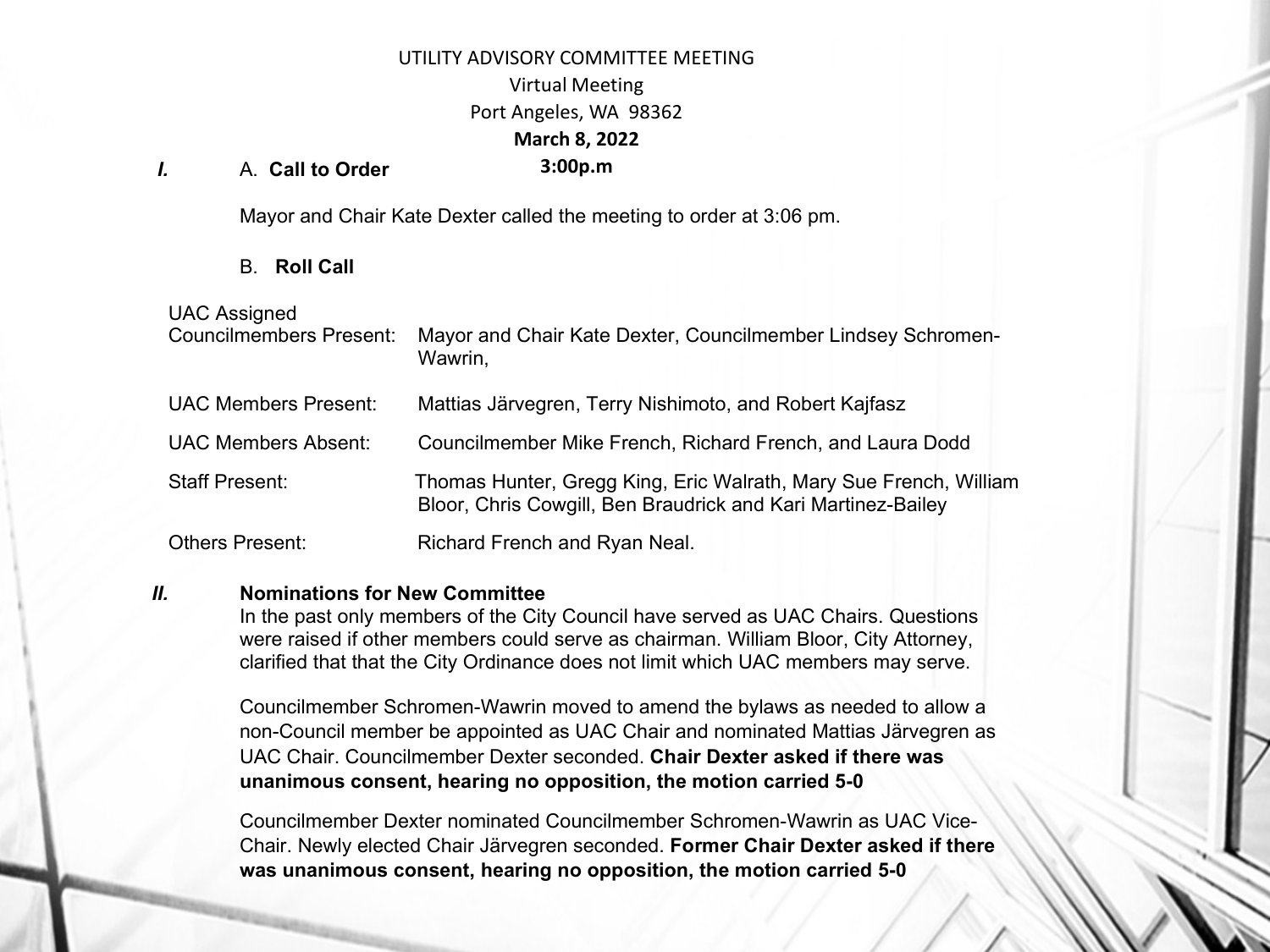#### *III.* **Approval of Minutes**

Schromen-Wawrin moved to approve the February 8, 2022, minutes. Kate Dexter seconded the motion.

#### **Chair Dexter asked if there was unanimous consent, hearing no opposition, the motion carried 5-0**

- *IV.* **Public Comment**: None The public is invited to provide written comments via e-mail prior to the meeting, call-in and via WebEx.
- *V.* **'Hot' Items:**

None.

#### *VI.* **Contracts and Budgets**

- i. Ryan Neal from Marsh Mundorf Pratt Sullivan & McKinzie updated the UAC on the status of post-2028 contract talks with the Bonneville Power Administration (BPA).
- ii. Director Hunter continued a roundtable discussion on municipal utility connects. The UAC requested a revised ordinance be brought back at the next UAC meeting.

- *VII.* **Legislative Issues: None**
- *VIII.* **Calendar of Actions & Meetings**
- *IX.* **Next Meeting Date:** May 10, 2022
- *X.* **Adjournment: 4:43 p.m.**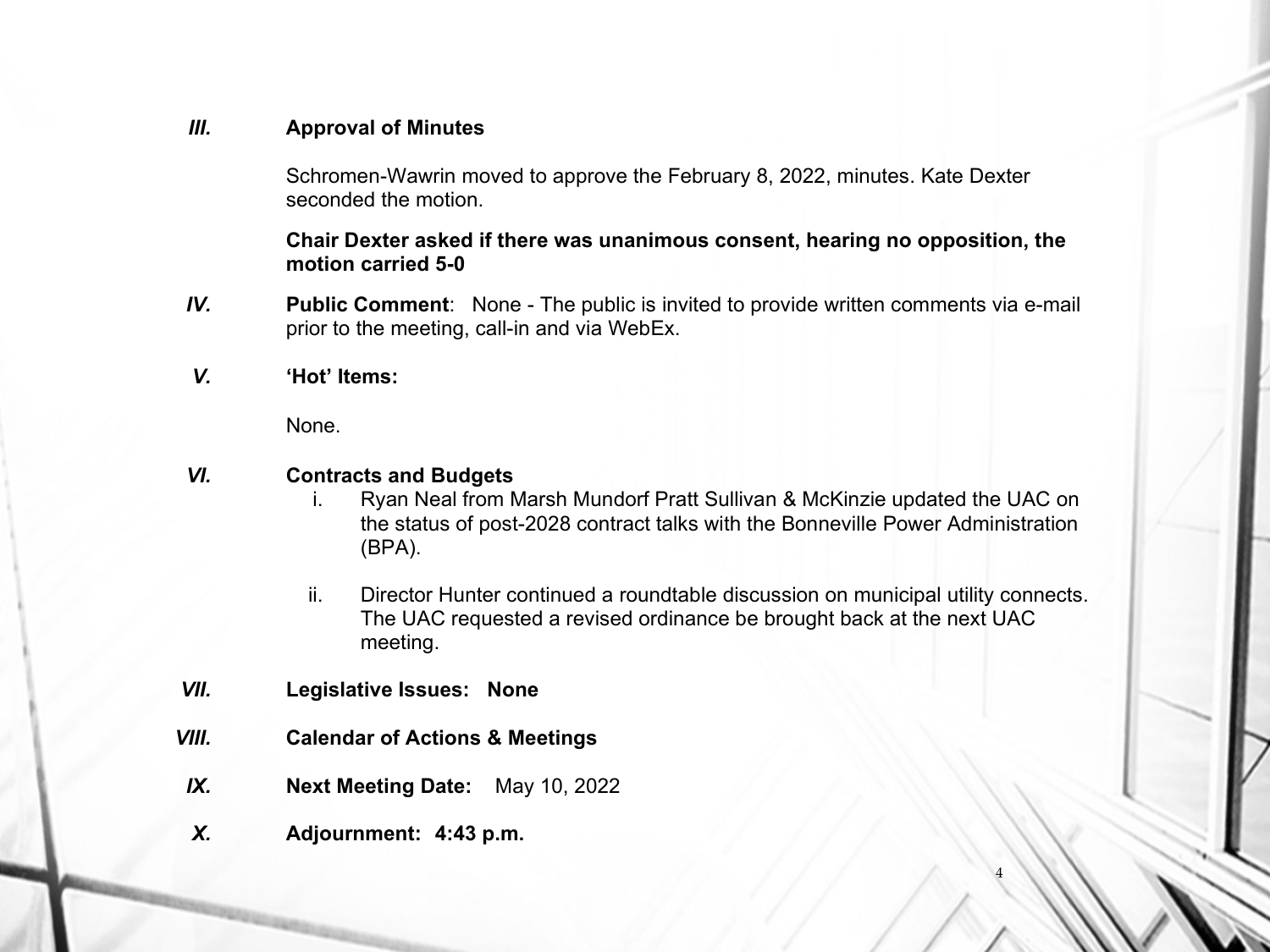## **ATTENDING VIRTUALLY & PUBLIC COMMENT**

**Due to COVID-19 precautions all UAC meetings will be moved to online viewing only.** 

To learn how to submit a public comment or watch the meeting live, visit <https://www.cityofpa.us/Live-Virtual-Meetings>.

Members of the public may address the Committee during the "Public Comment" portion of the UAC meeting.

- Live comments are limited to 3 minutes and restricted to agenda items.
- Submit written comments to [PublicWorks@cityofpa.us](mailto:PublicWorks@cityofpa.us) by 10:00am on the day of the meeting. Comments will not be read aloud but will be made part of the record.

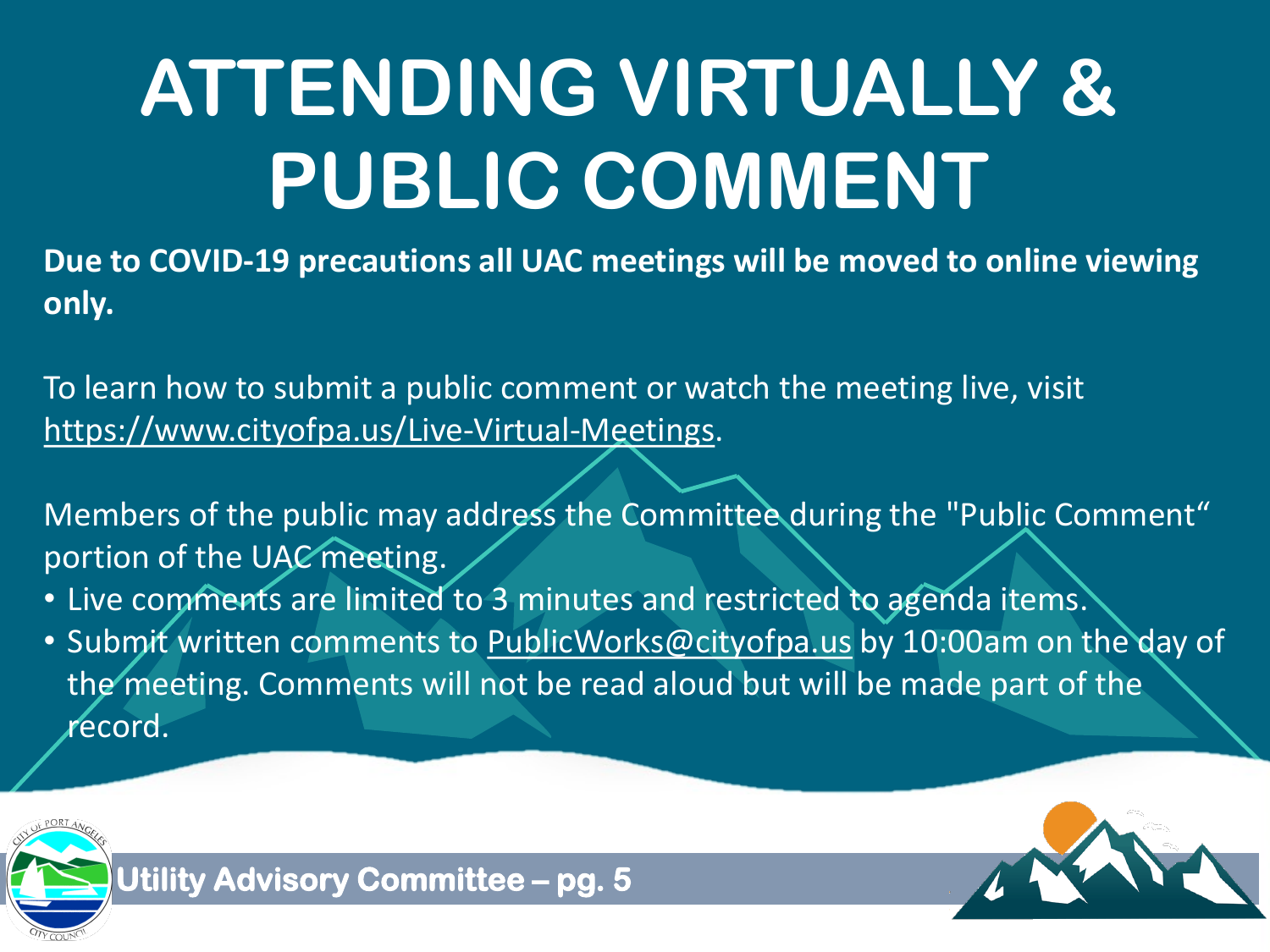## **ATTENDING VIRTUALLY & PUBLIC COMMENT**

**To attend the meeting virtually, or make a live public comment:** 

- 1. Attend via call-in; use the conference line: 1-844-992-4726; Access Code: 2552 571 9412. This access code is good for the 03/08/2022 meeting only.
	- If you wish to make a comment, once connected, press \*3 to notify the meeting coordinator. You will be notified when it is your turn to speak.
- 2. Attend via internet using WebEx: https://cityofpa.webex.com/cityofpa/onstage/g.php?MTID=e9cf5b9d1831574fae b6842b09a21171c
- 3. If you wish to make a comment, use the "raise your hand" feature in Webex. You will be notified when it is your turn to speak.



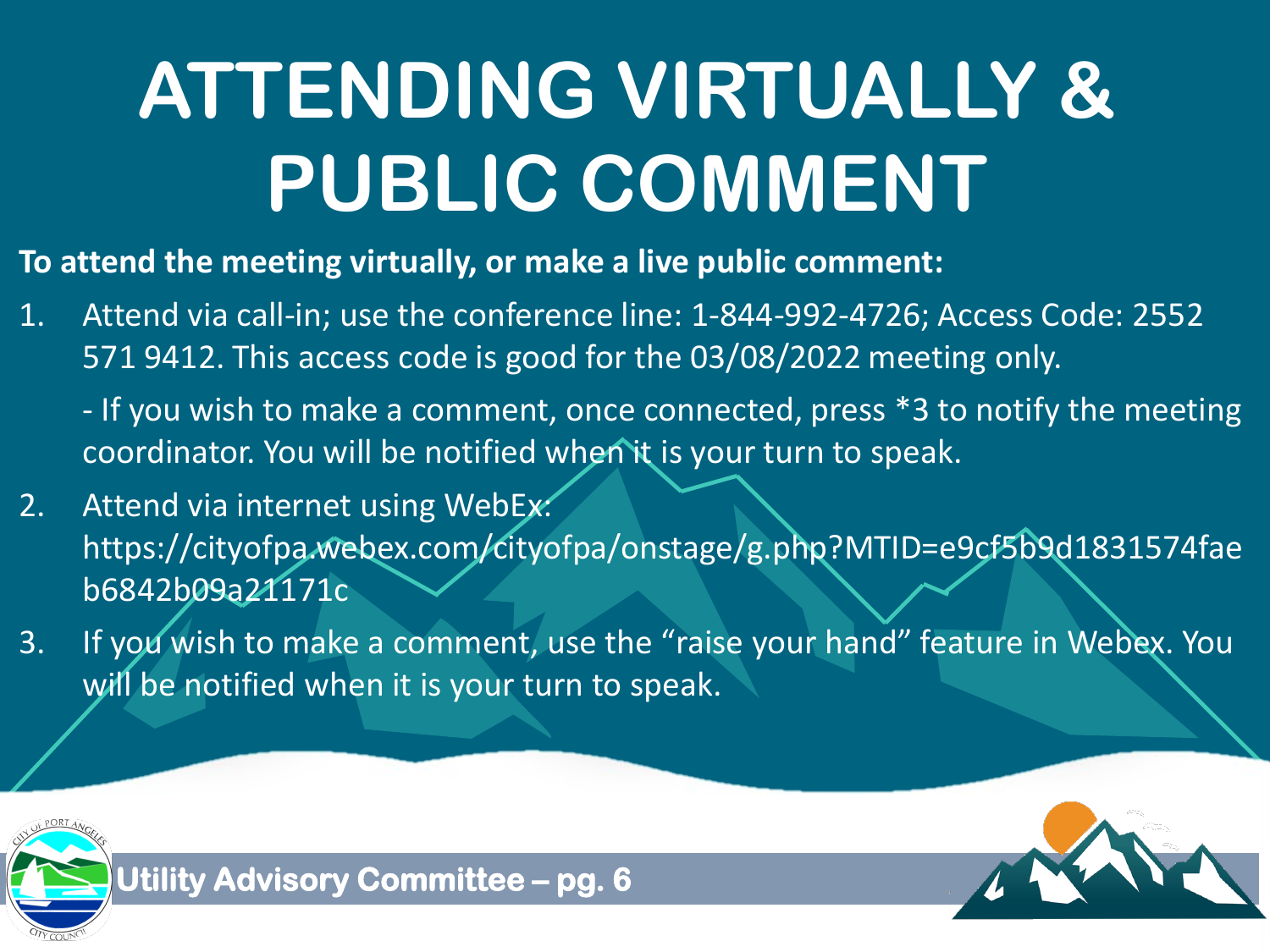## **'HOT' ITEMS**



**Utility Advisory Committee – pg. 7** 

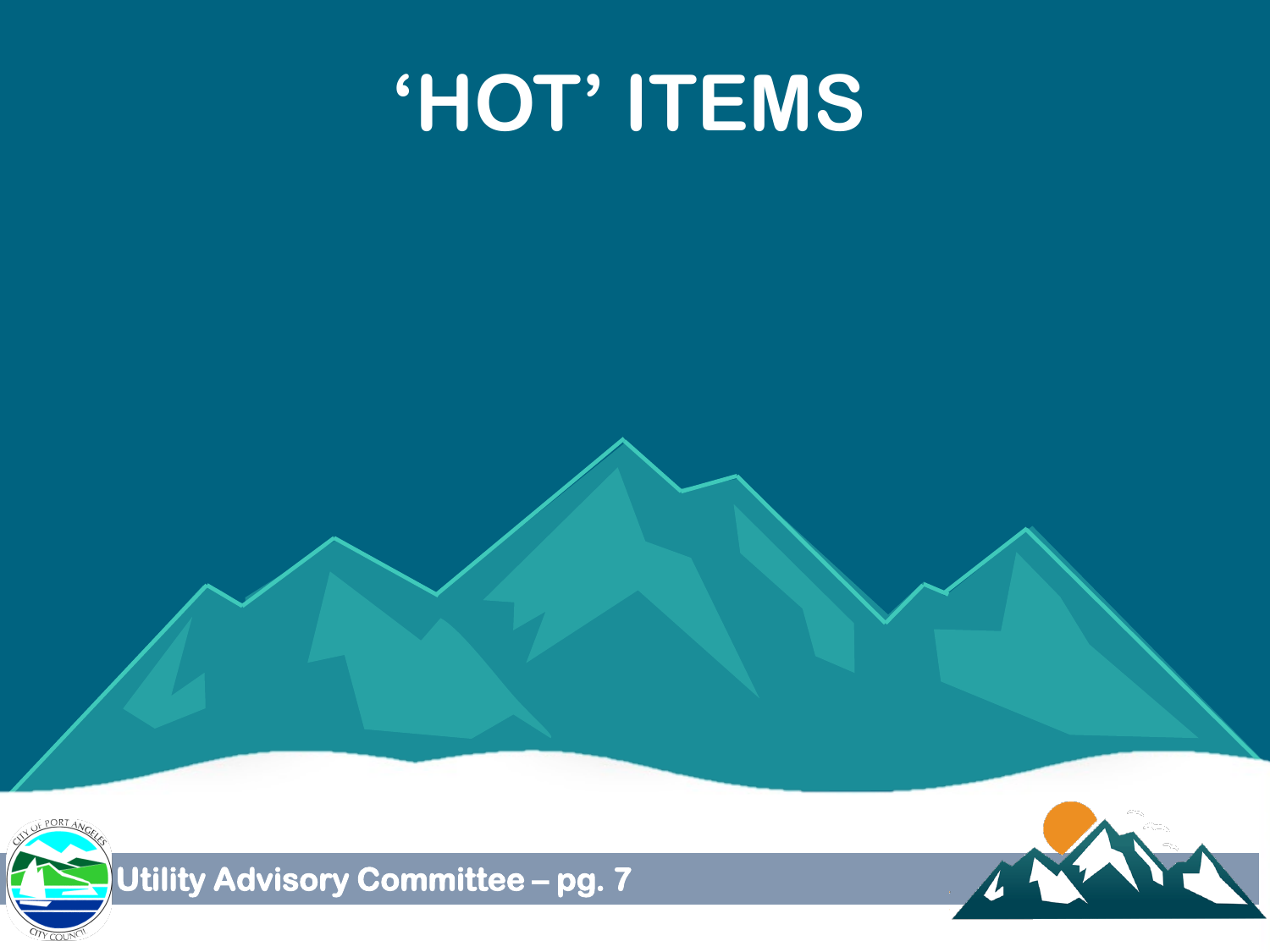## **CONTRACTS AND BUDGETS**

- **Capital Facilities Plan (CFP)**
- **Stormwater Source Control Program**
- **PAMC update for water and wastewater capacity analysis**
- **EV charging stations**



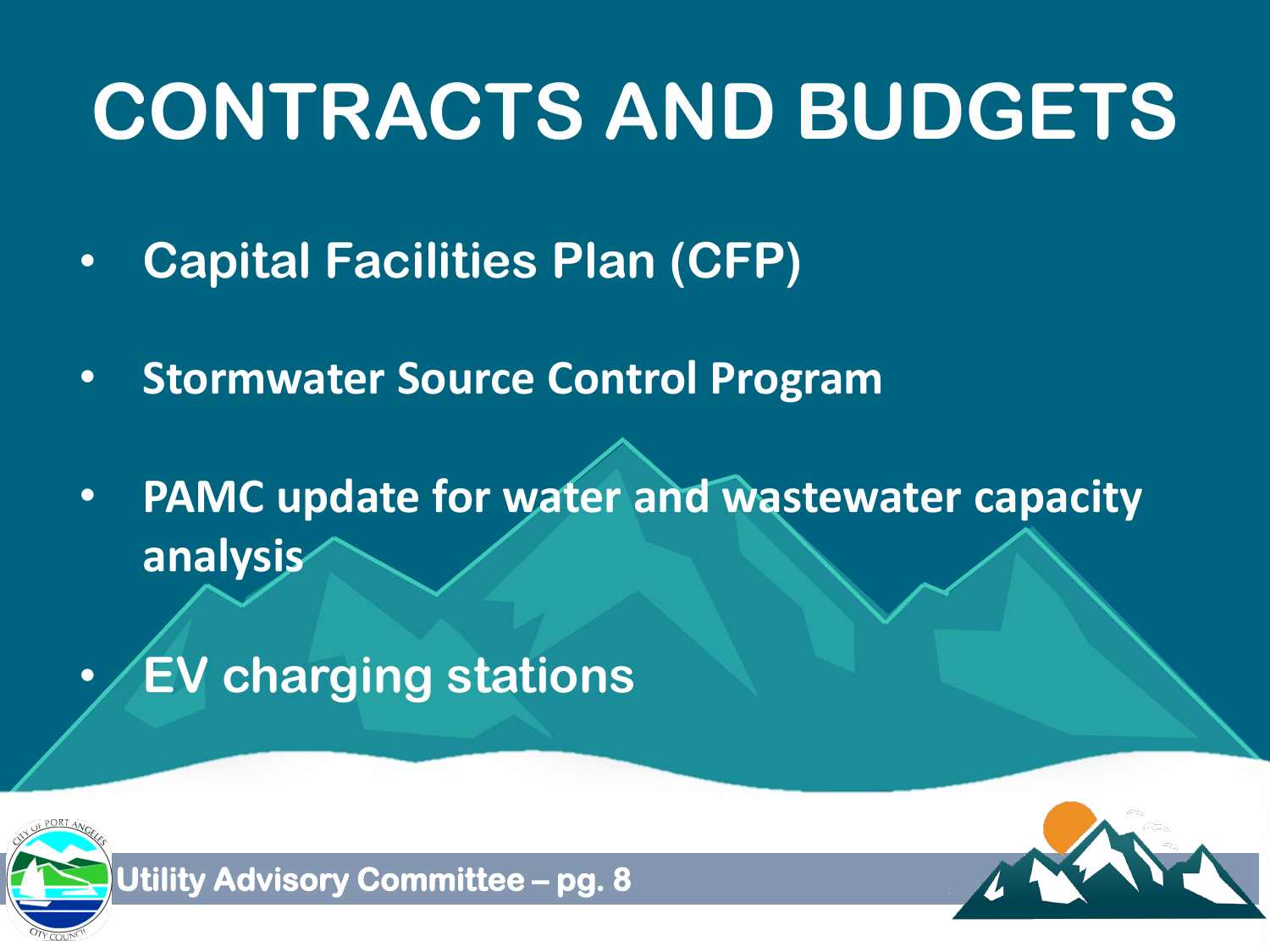## **Stormwater Source Control**

Per Section S5.C.8 of Ecology's 19-24 Phase II Municipal Stormwater Permit (Permit), the City is required to develop and implement a new Source Control Program for existing development to prevent and reduce pollutants in runoff from areas that discharge to the City's municipal separate storm sewer system (MS4).

Updates to municipal code are necessary to create a foundation and structure for the new inspection-based, regulatory program and are required by the Phase II Permit to be adopted and in-effect no later than August 1, 2022.

UAC members have already been provided a copy of these proposed code updates and been given an opportunity to provide comment. This presentation to UAC is to provide an overview of the code update, discuss comments received, and answer any remaining questions UAC may have before bringing this work forward to City Council.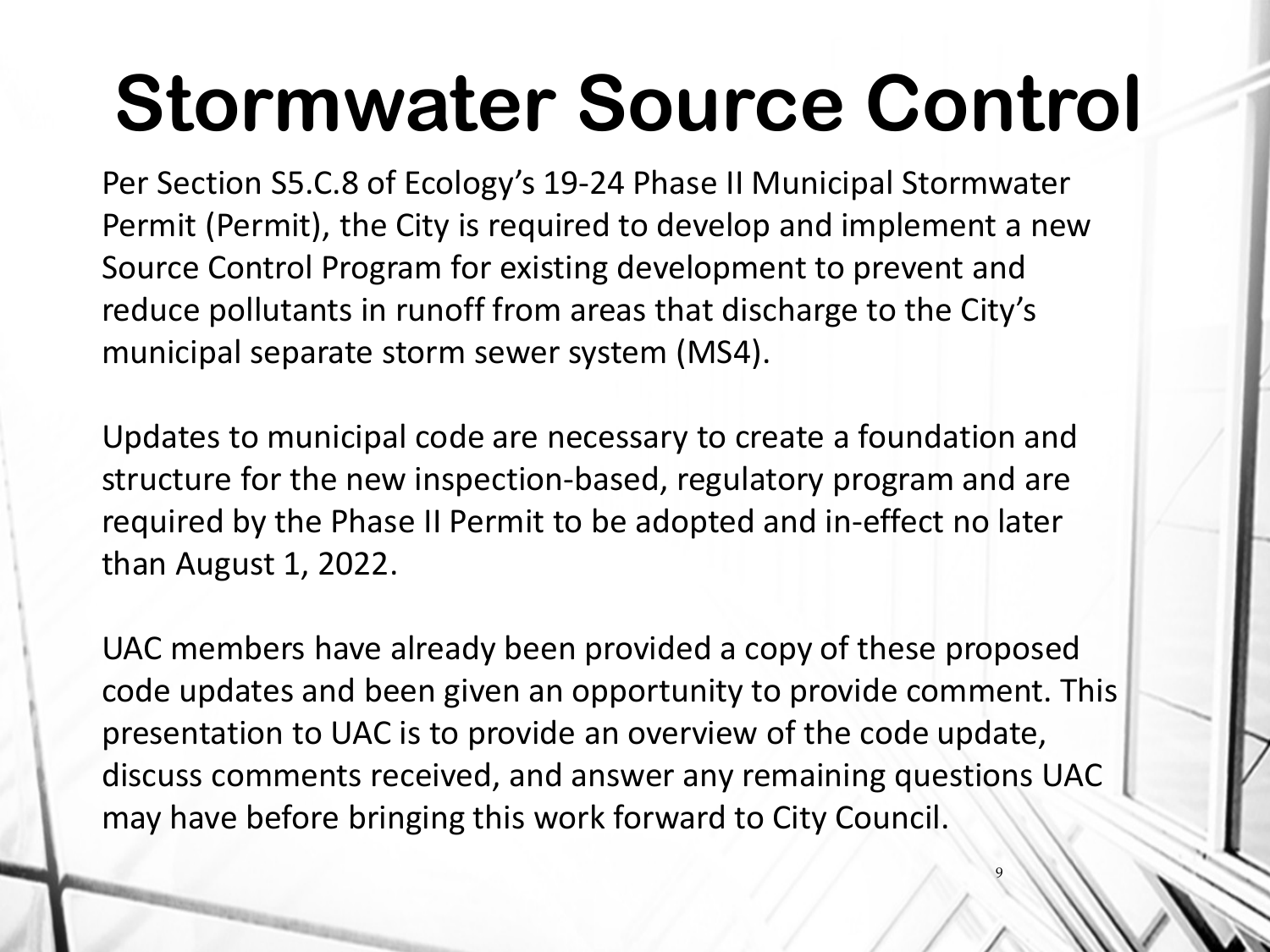Businesses within the City that have the potential to pollute will be routinely inspected by City Staff and will be required to address sources or potential sources of pollution in their site runoff or connection to the City utility.

The Source Control Program will require the business owner to:

- $\triangleright$  Manage their site runoff and utility connections.
- $\triangleright$  Perform routine Inspections with City staff min. 1 per 5 years, or sooner, if warranted.
- $\triangleright$  Apply operational and structural source control best management practices (BMPs) or treatment BMPs/facilities to pollution generating sources associated with existing land uses and activities.
- $\triangleright$  Maintain compliance with the program.

The City's recourse will be to apply ordinance and progressive enforcement, as necessary.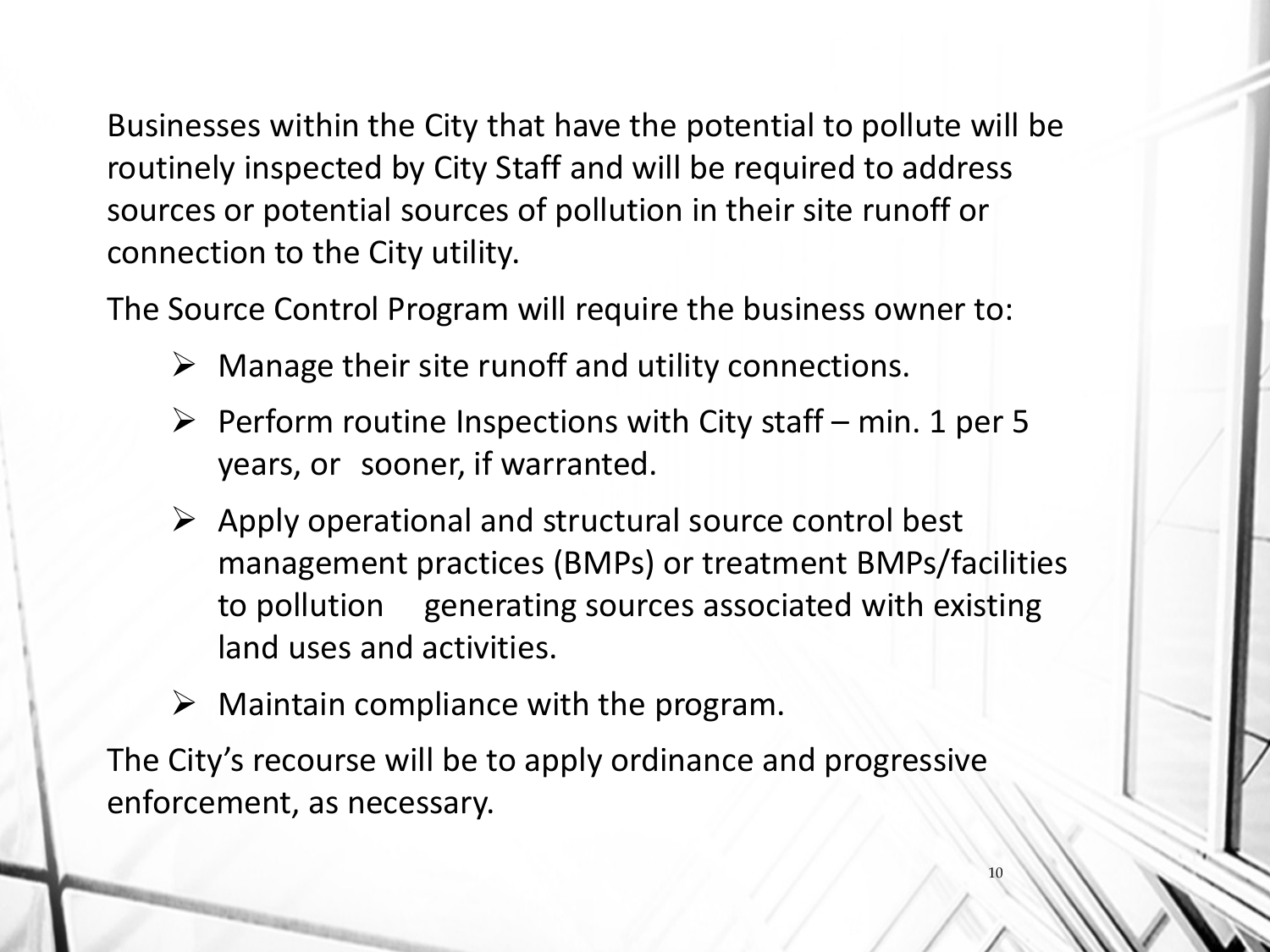Sections of Code being updated:

Chapter 13.63 Stormwater – Utility and Regulations

- o 13.63.010 Purpose
- o 13.63.020 Incorporated by reference
- o 13.63.275 Source Control Program for Existing Development (NEW SECTION)
- $\circ$  13.63.410 Inspection

3.70.110 Public Works and Utilities Department Fees and deposits

The ordinance revisions are currently being reviewed by Ecology and the City for SEPA review.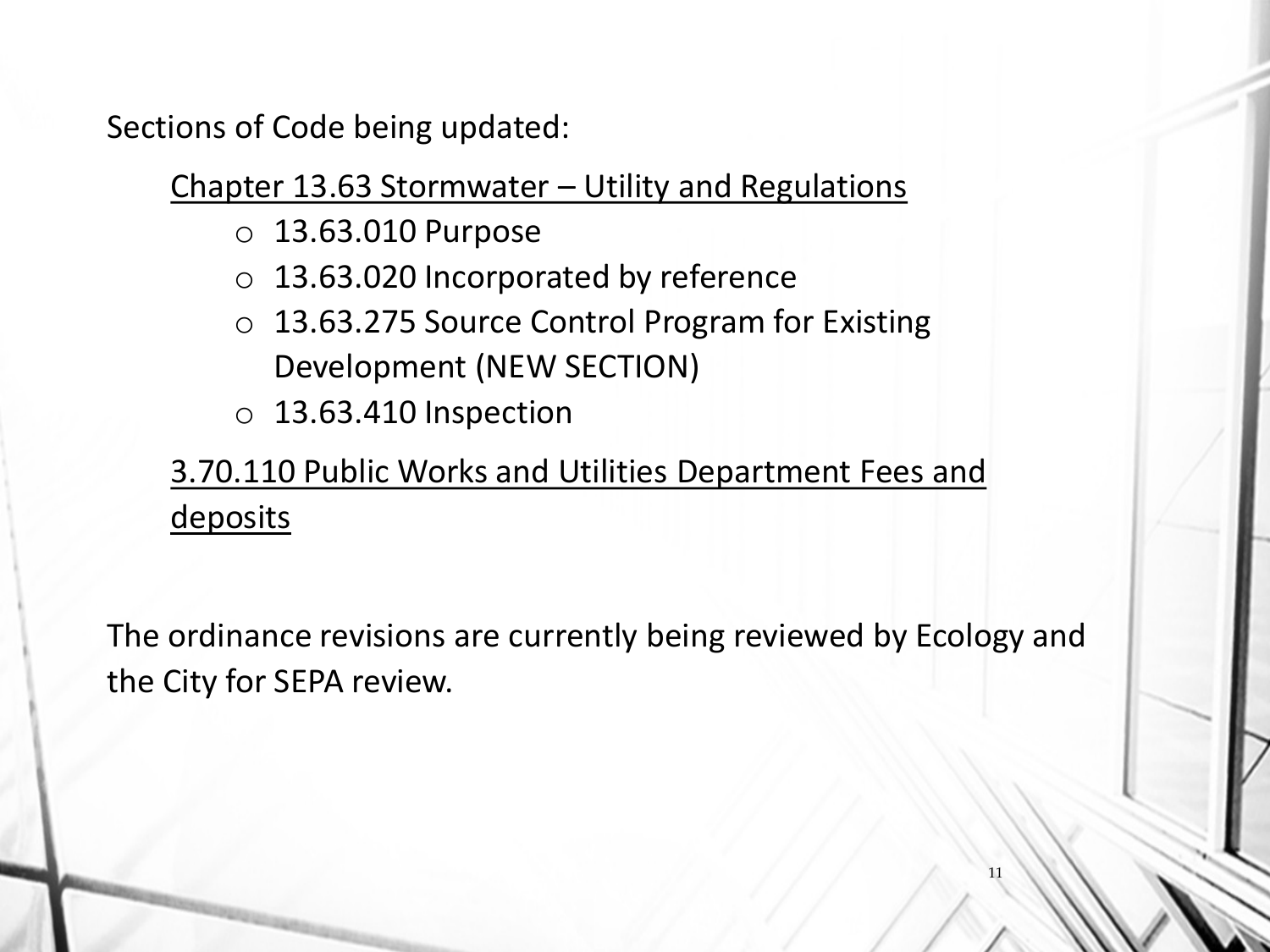## **ADU Utility Connections**

Proposed Municipal Code revisions in support of increased affordability of accessory dwelling units

**COLLEGE TO EXECUTE** 

# **And Wastewater Capacity Analysis for New Development**

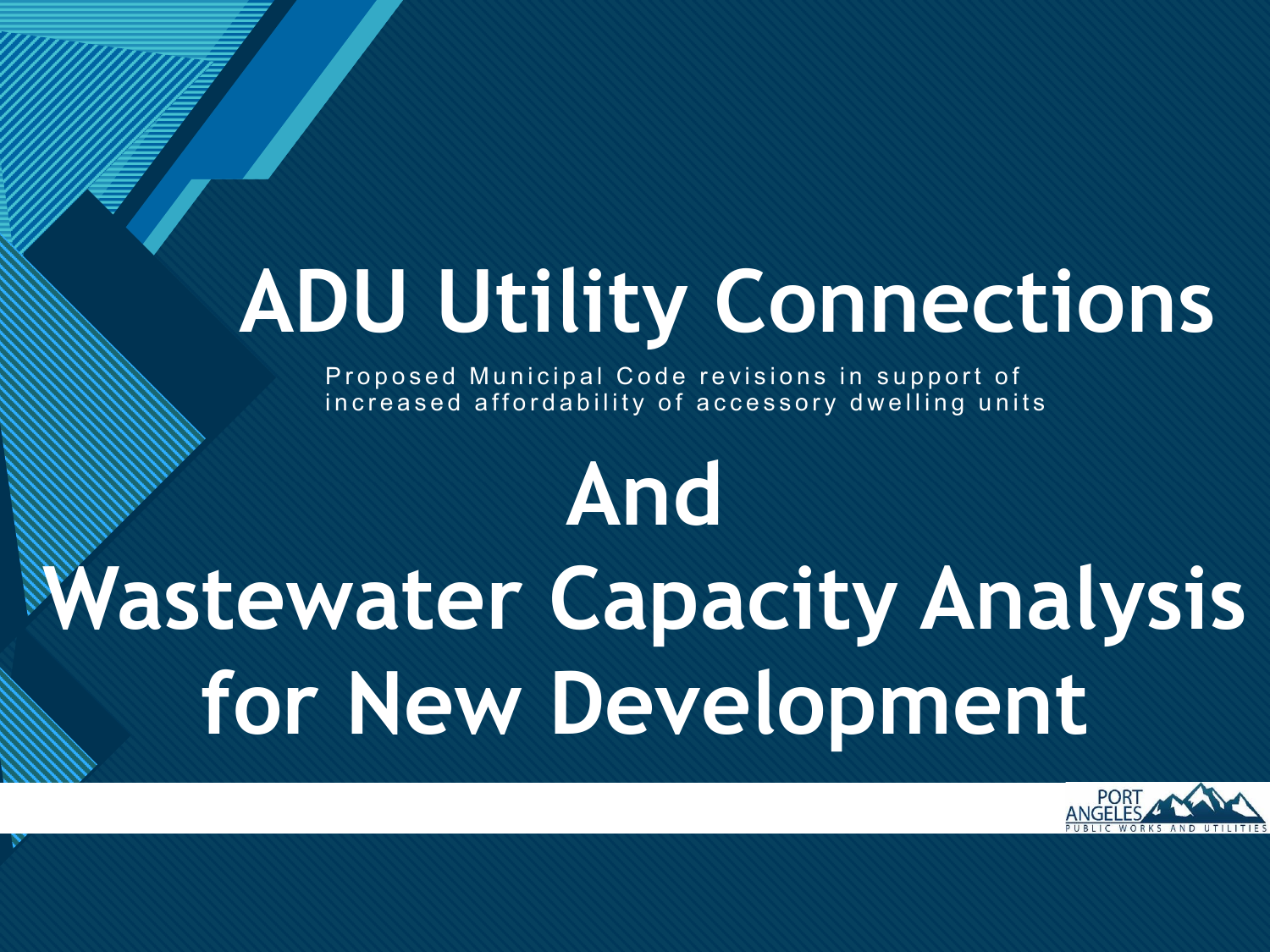## **Objective**

**Click to edit Master title style**

Reduce barriers and affordability of ADUs in the City Maintaining integrity and operations of City Utilities

 $\boldsymbol{Z}$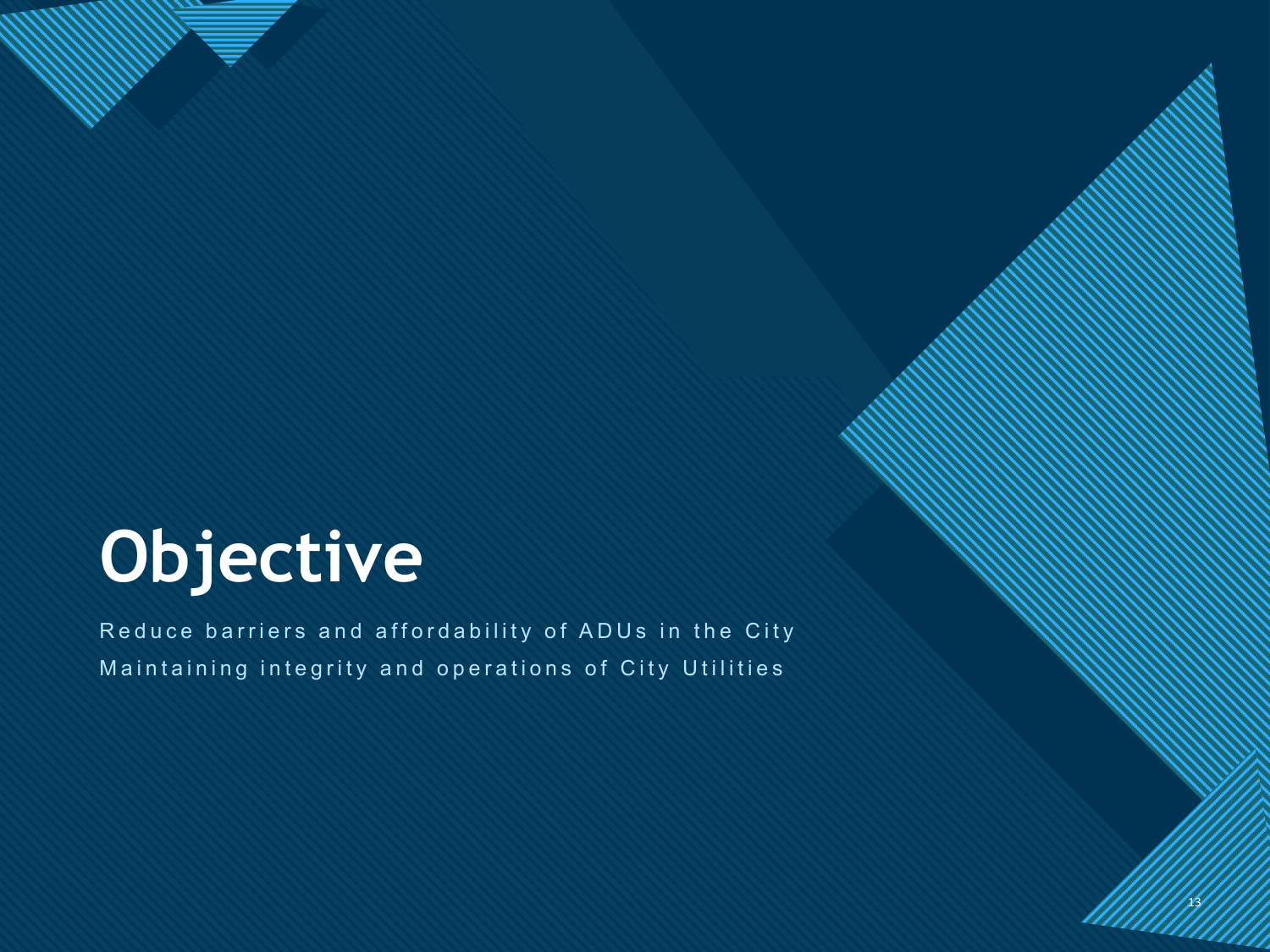### **Proposed ADU Code Revisions**

Target the most expensive elements of ADU utility connections:

Work in the Right of Way and associated fees necessary to meet the current Code requirement for separate independent connections to City water and wastewater systems for  $\setminus\setminus\setminus\setminus\set$ 

14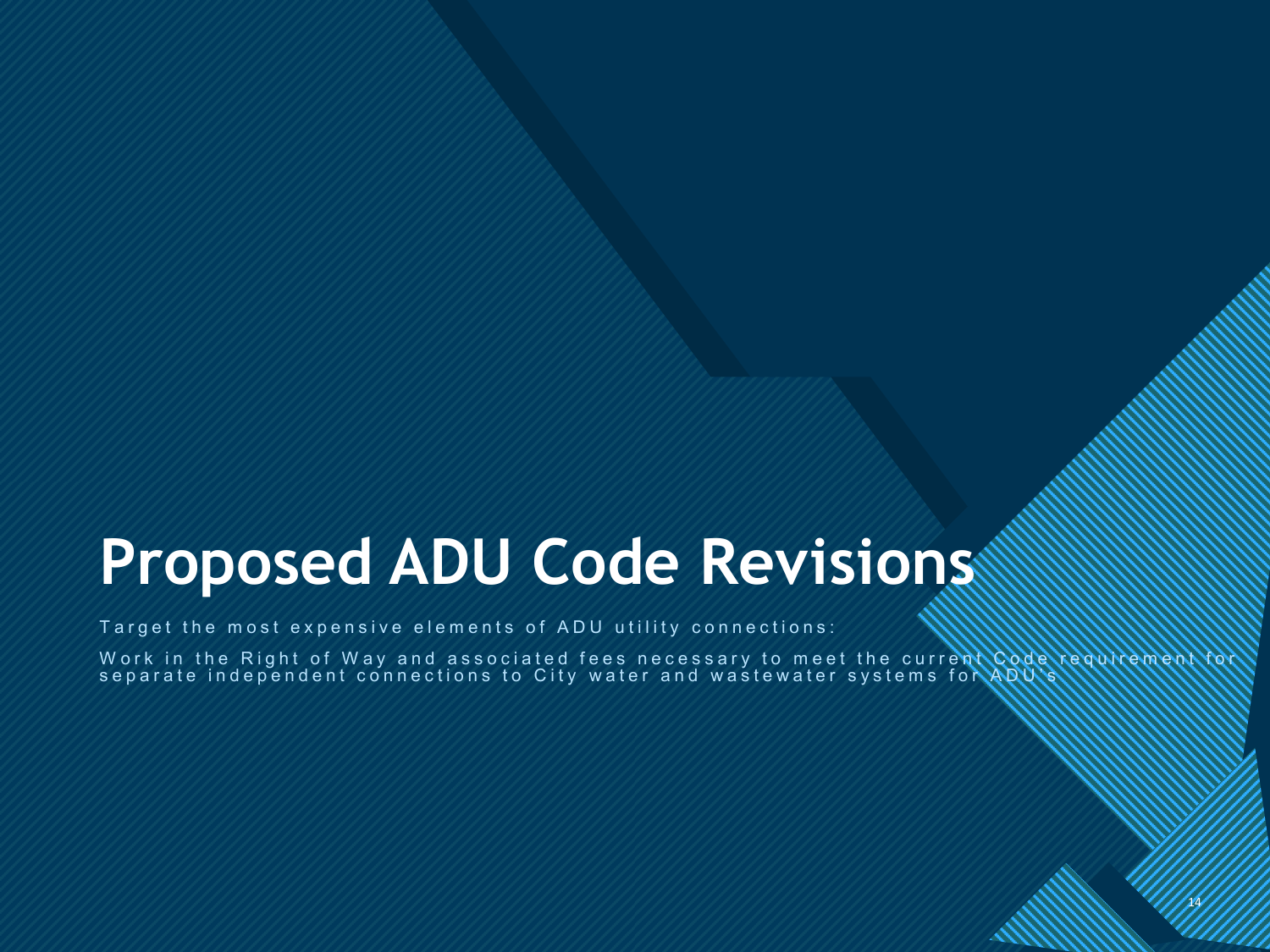### **Proposed ADU Utility Alternative**

#### **ADU requirements Cost reductions**

- Utilize existing water service line and existing sewer lateral from main to property (areas in right of way). At property line add sweep from existing water service line to new ADU meter (estimated at \$600).
- Eliminate water and wastewater system development fees on ADU connection.
- Existing water service line must be able to meet minimum level of service of 2 GPM @ 30 PSI.
- Verify existing sewer line integrity. Video inspection of existing sewer lateral downstream of new connection point to main and installation of a cleanout immediately upstream of new connection point are required. Private party video inspection of existing lateral cost estimated at \$500.
- Maintain separate power metering.

- -\$10,000+/- No new separate wastewater service. (Construction cost in ROW only)
- -\$680-\$1680 No new separate water service. (Fee for City installation. High end includes street cut.)
- -\$4520 No system development fees.
- Elimination of water and wastewater monthly base rate utility fees (- \$1,029 annually)

#### **TOTALS**

#### **\$15,200-\$16,200 Estimated total cost reduction**

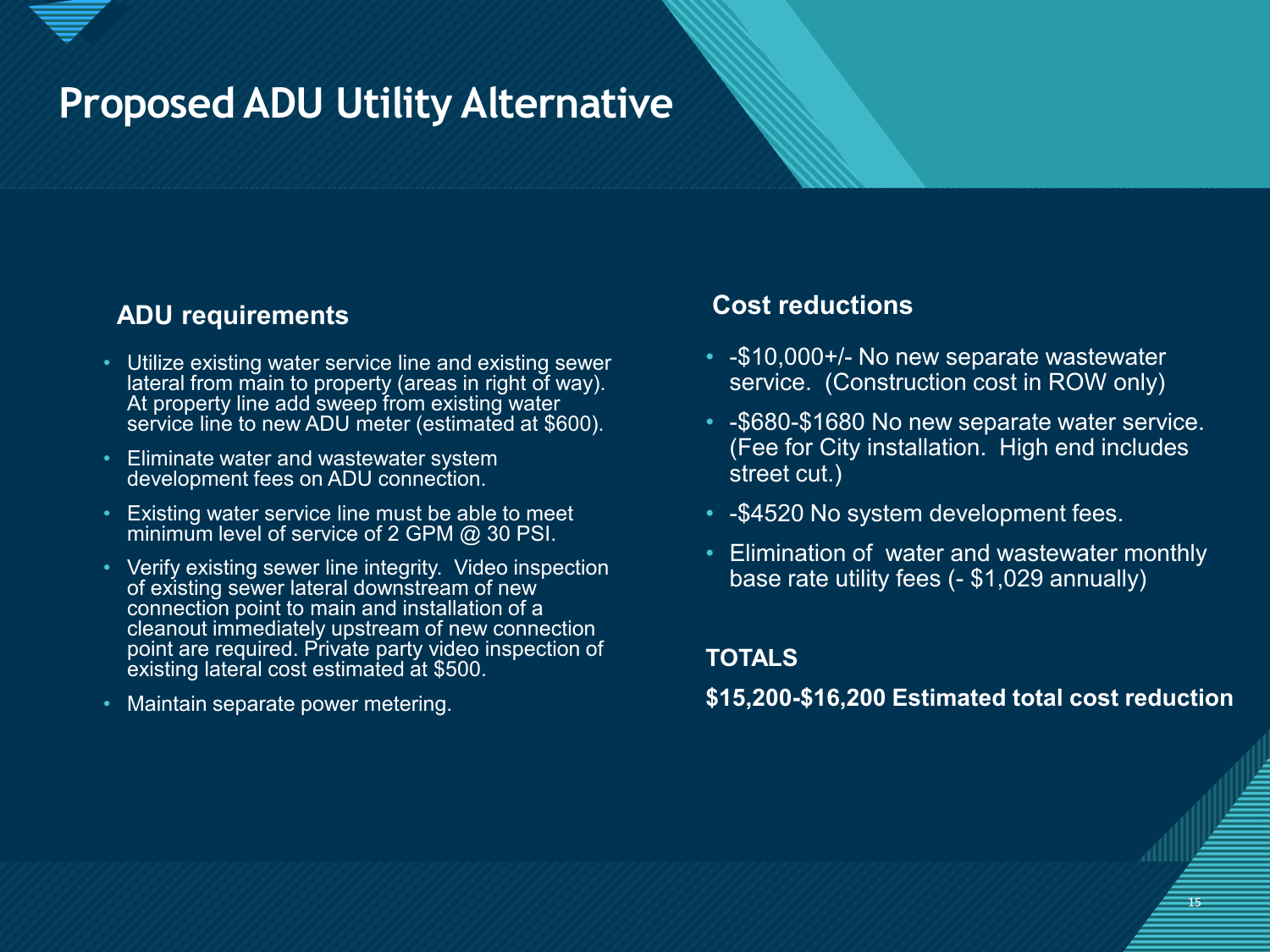

### **Water and Sewer Connections**

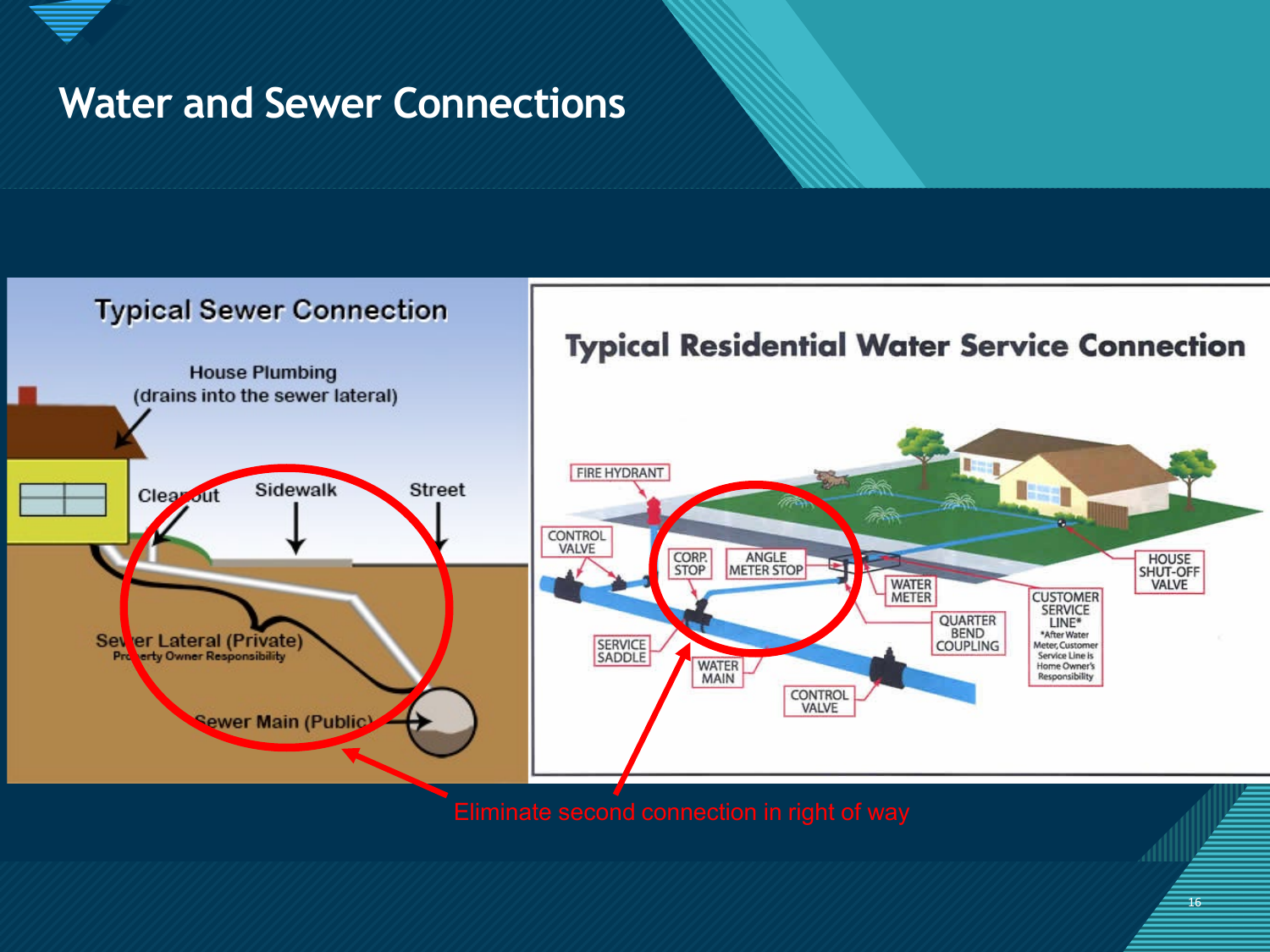### **Utility Connection Comparisons**

|                                                                              | <b>Util. System Dev. Charges</b>                                                                                                                |            |                    |        |                             |                          |                    |                          | <b>Impact Fees</b>   |                          |                    |                              |                      |                              |                      |                          |                      |        |
|------------------------------------------------------------------------------|-------------------------------------------------------------------------------------------------------------------------------------------------|------------|--------------------|--------|-----------------------------|--------------------------|--------------------|--------------------------|----------------------|--------------------------|--------------------|------------------------------|----------------------|------------------------------|----------------------|--------------------------|----------------------|--------|
|                                                                              | <b>Water</b>                                                                                                                                    |            | <b>Sewer</b>       |        | Local Fac.<br><b>Charge</b> |                          | <b>Storm</b>       |                          | Transp.              |                          | <b>Fire</b>        |                              | <b>Parks</b>         |                              | <b>Schools</b>       |                          | <b>Total</b>         |        |
| Olympia                                                                      | \$                                                                                                                                              | 4,433      | \$                 | 9,860  | $\mathsf{\hat{S}}$          | 6,418                    | $\mathsf{\hat{S}}$ | 1,440                    | $\mathsf{\hat{S}}$   | 3,662                    | \$                 | $\overline{\phantom{a}}$     | \$                   | 5,581                        | \$                   | 5,448                    | $\zeta$              | 36,842 |
| <b>Port Orchard</b>                                                          | \$                                                                                                                                              | 11,571     | \$                 | 12,122 | Ŝ                           | 5,569                    | $\mathsf{\hat{S}}$ | $\overline{a}$           | \$                   | 4,977                    | \$                 | $\overline{\phantom{a}}$     | \$                   |                              | \$                   | 1,371                    | S                    | 35,609 |
| <b>Mount Vernon</b>                                                          | \$                                                                                                                                              | 7,530      | Ś                  | 7,859  | $\mathsf{\hat{S}}$          | $\blacksquare$           | \$                 | $\overline{a}$           | \$                   | 5,292                    | $\mathsf{\hat{S}}$ | i.                           | \$                   | 855                          | Ś                    | 9,421                    | Ś                    | 30,957 |
| Bend, OR                                                                     | \$                                                                                                                                              | 5,857      | \$                 | 5,223  | $\overline{\mathsf{s}}$     | $\blacksquare$           | \$                 | $\overline{a}$           | \$                   | 8,543                    | \$                 | $\blacksquare$               | \$                   | 8,867                        | \$                   | $\overline{\phantom{a}}$ | \$                   | 28,490 |
| Poulsbo                                                                      | \$                                                                                                                                              | 4,802      | \$                 | 10,965 |                             |                          | \$                 | 1,323                    | \$                   | 5,324                    | $\mathsf{\hat{S}}$ | $\overline{a}$               | \$                   | 1,248                        | $\mathsf{\hat{S}}$   | $\overline{\phantom{a}}$ | \$                   | 23,661 |
| Sequim                                                                       | \$                                                                                                                                              | 8,184      | \$                 | 7,548  | $\mathsf{S}$                | $\overline{a}$           | \$                 | ä,                       | \$                   | 2,491                    | \$                 | $\qquad \qquad \blacksquare$ | \$                   | 2,210                        | $\mathsf{\hat{S}}$   | $\blacksquare$           | \$                   | 20,433 |
| Lacy                                                                         | \$                                                                                                                                              | 5,449      | \$                 | 8,143  | <sub>S</sub>                | 6,083                    | Ś                  | $\overline{\phantom{a}}$ | \$                   |                          | \$                 | $\overline{a}$               | \$                   |                              | \$                   | $\blacksquare$           | \$                   | 19,674 |
| Chelan                                                                       | Ś                                                                                                                                               | 11,926     | $\mathsf{\hat{S}}$ | 5,531  | Ŝ                           | 1,970                    | Ś                  | $\frac{1}{2}$            | \$                   | $\blacksquare$           | \$                 | $\ddot{\phantom{1}}$         | \$                   | $\blacksquare$               | \$                   | $\blacksquare$           | \$                   | 19,427 |
| Wenatchee                                                                    | \$                                                                                                                                              | 600        | \$                 | 3,710  | <sup>S</sup>                | 6,389                    | \$                 | ä,                       | \$                   | 7,500                    | \$                 | $\frac{1}{2}$                | \$                   | $\blacksquare$               | \$                   | $\blacksquare$           | \$                   | 18,199 |
| <b>Bremerton</b>                                                             | \$                                                                                                                                              | 6,291      | \$                 | 7,342  | S                           | $\overline{\phantom{a}}$ | \$                 | 1,510                    | \$                   |                          | \$                 | ٠                            | \$                   | $\frac{1}{2}$                | \$                   | $\overline{\phantom{a}}$ | \$                   | 15,143 |
| <b>Port Townsend</b>                                                         | Ś                                                                                                                                               | 4,494      | \$                 | 3,758  | $\mathsf{\hat{S}}$          | $\overline{\phantom{m}}$ | \$                 |                          | \$                   | $\frac{1}{2}$            | \$                 | $\overline{a}$               | \$                   | $\frac{1}{2}$                | \$                   | $\overline{a}$           | \$                   | 8,252  |
| Leavenworth                                                                  | \$                                                                                                                                              | 3,899      | \$                 | 2,620  | Ś                           | $\overline{\phantom{a}}$ | \$                 | 1,034                    | \$                   | $\frac{1}{2}$            | \$                 |                              | \$                   | $\qquad \qquad \blacksquare$ | \$                   | $\overline{\phantom{a}}$ | \$                   | 7,554  |
| <b>Oak Harbor</b>                                                            | $\ddot{\phantom{0}}$                                                                                                                            | $3.081$ \$ |                    | 1.680S |                             |                          | $\zeta$            |                          | $\ddot{\phantom{0}}$ | 907                      | \$                 |                              | $\ddot{\phantom{0}}$ |                              | $\ddot{\phantom{0}}$ |                          | $\ddot{\phantom{0}}$ | 5.668  |
| <b>Port Angeles</b>                                                          | $\mathsf{S}$                                                                                                                                    | $2,260$ \$ |                    | 2.260S |                             | $\sim$                   | $\zeta$            | $\sim$                   | $\zeta$              | $\overline{\phantom{a}}$ | $\mathsf{\hat{S}}$ | $\sim$                       | $\mathsf{\hat{S}}$   | $\blacksquare$               | $\mathsf{\hat{S}}$   | $\blacksquare$           | $\mathsf{\hat{S}}$   | 4,520  |
| If adjust for inflation at 3.2%                                              |                                                                                                                                                 |            |                    |        |                             |                          |                    |                          |                      |                          |                    |                              |                      |                              |                      |                          |                      |        |
| Port Townsend 2015                                                           | Ś                                                                                                                                               | 4,494      | \$                 | 3,758  |                             |                          |                    |                          |                      |                          |                    |                              |                      |                              |                      |                          | \$                   | 8,252  |
| Port Townsend 2022                                                           | \$                                                                                                                                              | 5,603      | \$                 | 4,685  |                             |                          |                    |                          |                      |                          |                    |                              |                      |                              |                      |                          | \$                   | 10,288 |
| Notes:                                                                       |                                                                                                                                                 |            |                    |        |                             |                          |                    |                          |                      |                          |                    |                              |                      |                              |                      |                          |                      |        |
| Sequim include a 1.5 factor of facilities charges for outside the City Limts |                                                                                                                                                 |            |                    |        |                             |                          |                    |                          |                      |                          |                    |                              |                      |                              |                      |                          |                      |        |
|                                                                              | Wenatchee Local Facilities Charge applies only to pipe installed by the City for Sewer. Transp. Impact Fee is for a specific region of the City |            |                    |        |                             |                          |                    |                          |                      |                          |                    |                              |                      |                              |                      |                          |                      |        |
|                                                                              | Chelan Local Facilities Charge depends on the location of connection                                                                            |            |                    |        |                             |                          |                    |                          |                      |                          |                    |                              |                      |                              |                      |                          |                      |        |
|                                                                              | Olympia Local Facilities charge is for the regional system.                                                                                     |            |                    |        |                             |                          |                    |                          |                      |                          |                    |                              |                      |                              |                      |                          |                      |        |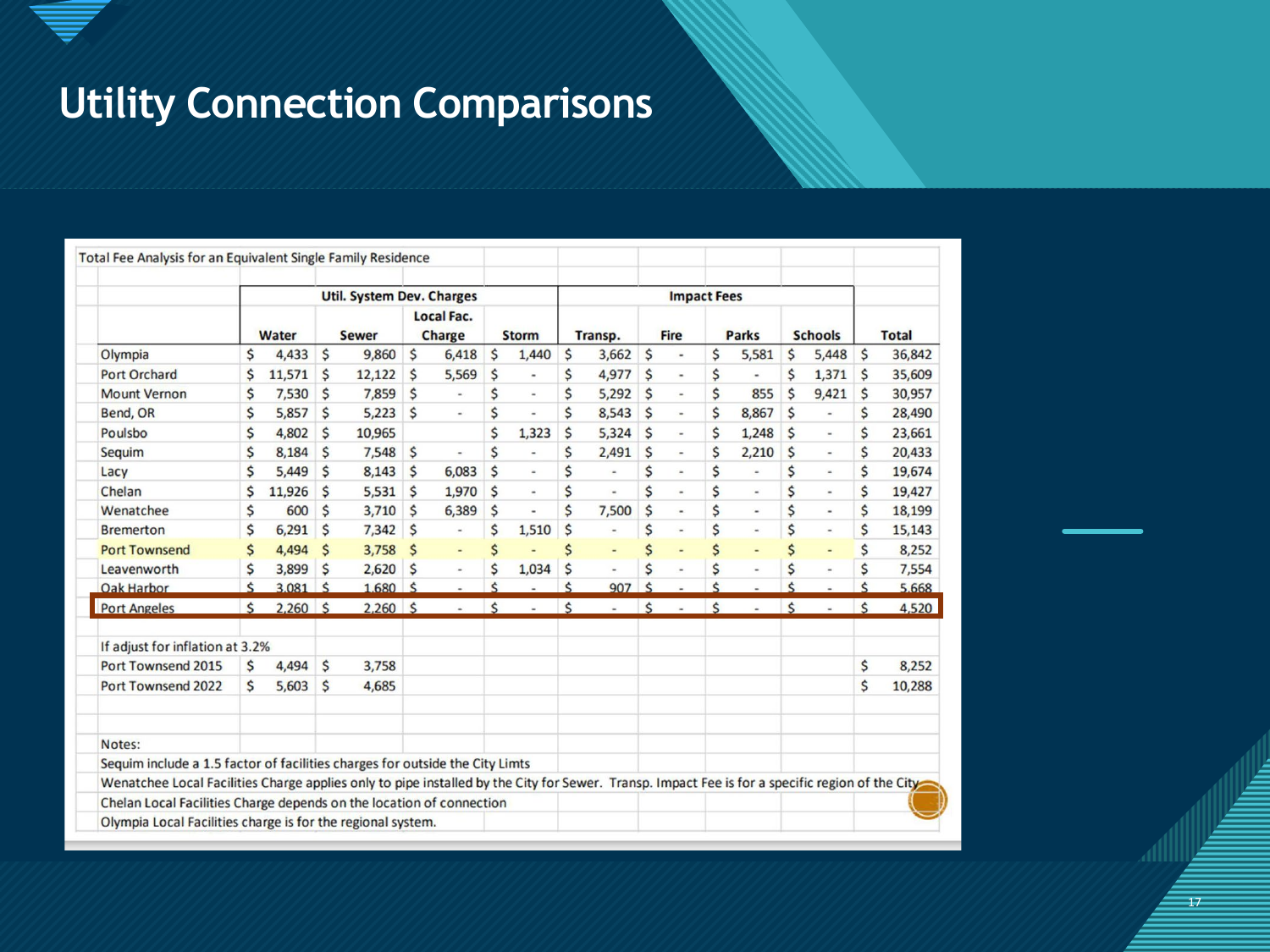**13.32.025 – Exception to Conditions applicable to all water service connections – Accessory Dwelling Unit.**

An existing or new service line from the City main to the property may be used to supply a single attached or detached accessory dwelling unit (ADU) provided the following:

**Click to edit Master title style**

- A. A single service line must be capable of meeting the minimum level of multi-family service of 2 GPM @ 30 PSI.
- B. New ADU water meter shall be installed to City Standards.
- C. In no event shall the City assume any responsibility for damage caused by any such single connection.

No separate water system development fee shall be charged for the ADU water connection.

#### **13.62.015 - Separate connection required exception – Accessory Dwelling Unit**

An existing or new service may be used to supply a single detached accessory dwelling unit provided the following:

- A. The service shall be constructed to City Standards (new ADU sewer cleanout detail to be developed).
- B. The existing line shall be video inspected and reviewed at the sole expense of the developer to verify sewer line integrity.
- C. In no event shall the City assume any responsibility for damage caused by any such single connection.

No separate wastewater system development fee shall be charged for the ADU wastewater connection.

**13.44.020 - Monthly non-discounted residential metered rate – Within City.** 

H. No base rate will be charged for a new single attached or detached accessory dwelling unit (ADU) service where the primary residence pays a base rate charge.

#### **13.65.010 – Single residential unit monthly rate.**

E. No base rate will be charged for a new single attached or detached accessory dwelling unit (ADU) service where the primary residence pays a base rate charge.

**Revisions to Title 13**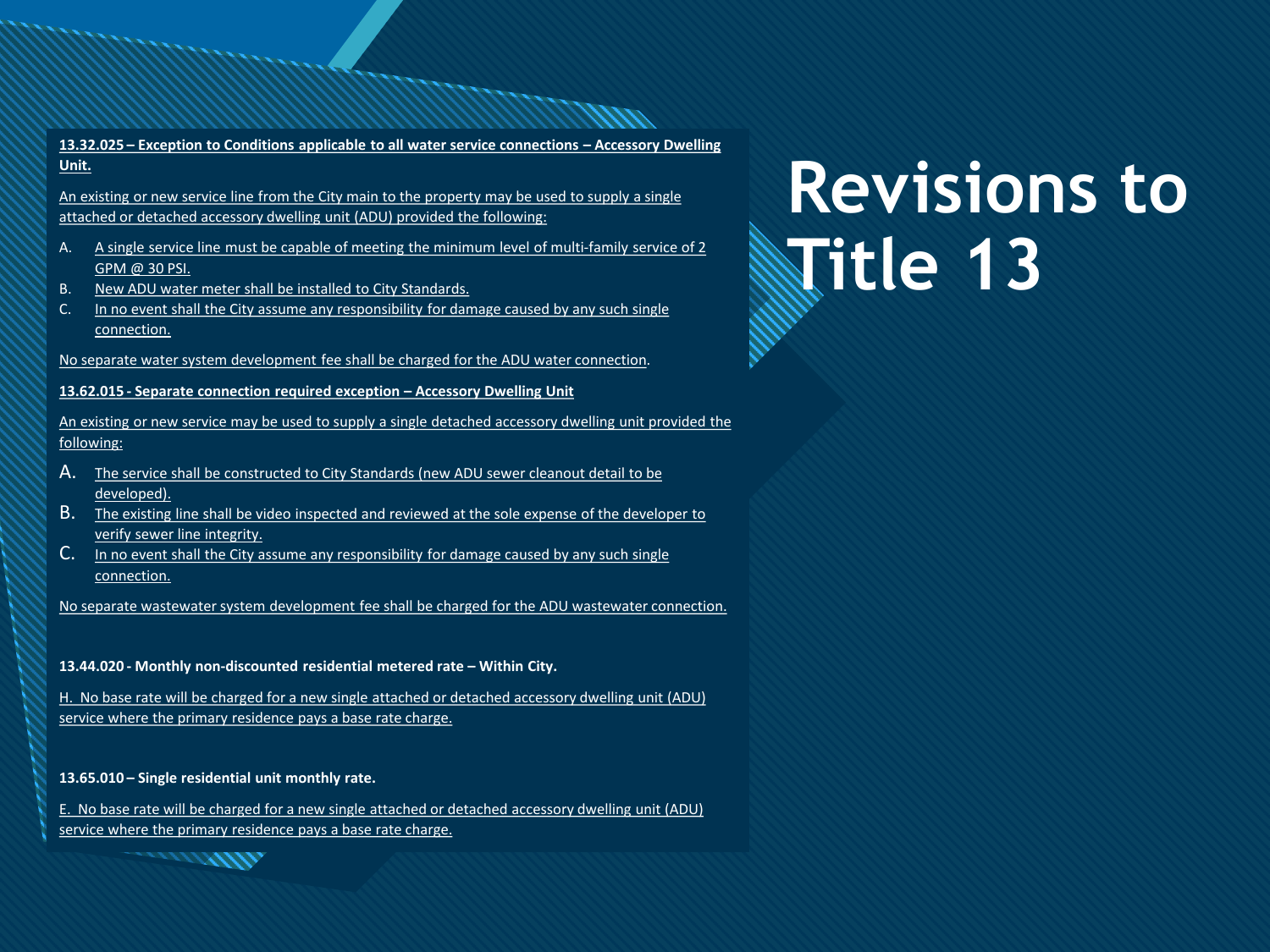### **Proposed Code Revisions**

**Click to edit Master title style**

Provide a favorable recommendation to City Council to adopt revisions to Code in support of the goal of reducing the cost of ADU construction and operation.

19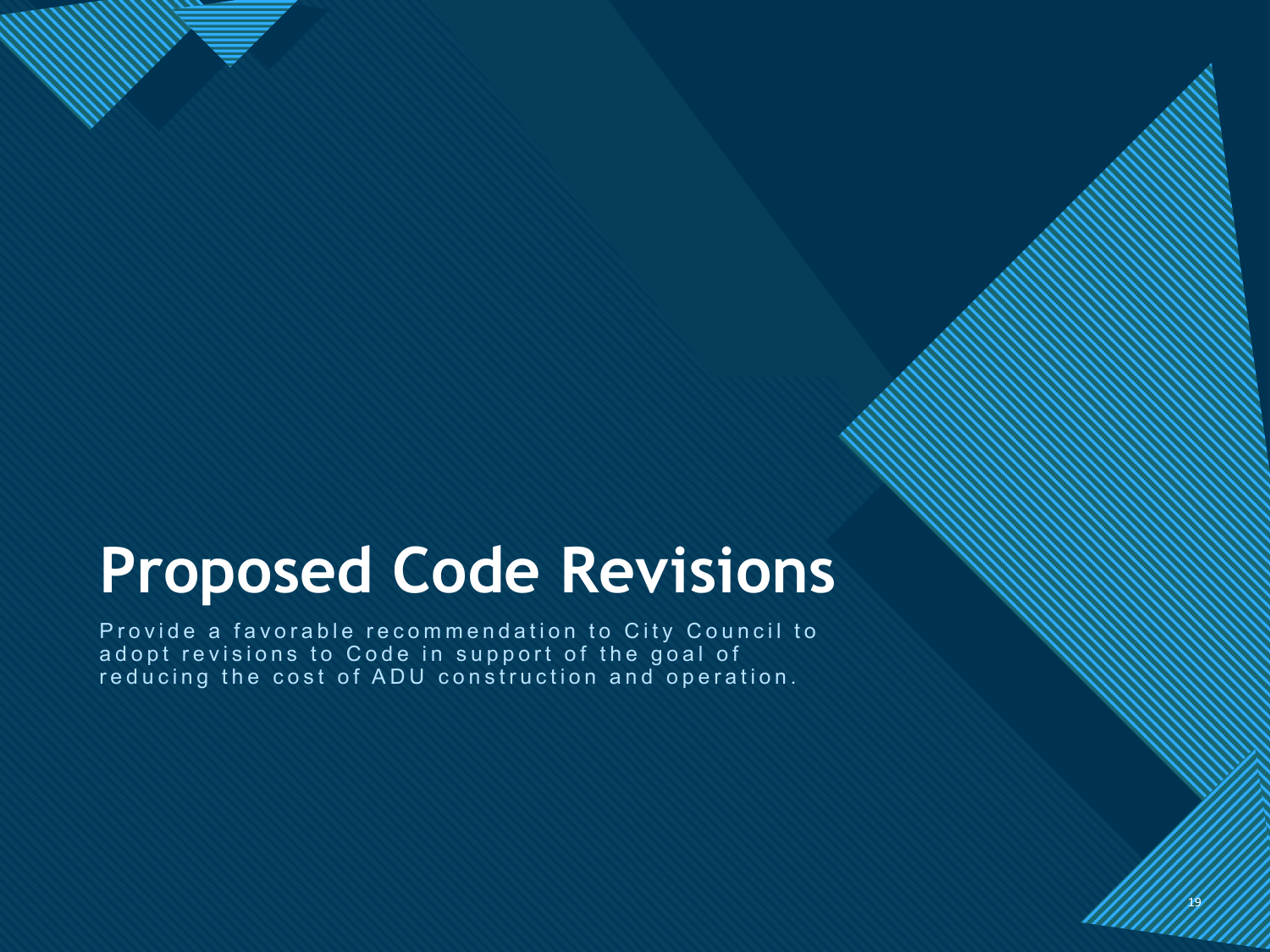## **Wastewater Capacity Analysis for New Development**

**Click to edit Master title style**

The City's wastewater collection system is capacity constrained in areas of the City leading to seasonal combined sewer overflow events.

Developers have asked for a method to utilize the City's wastewater model to confirm sewer availability.

20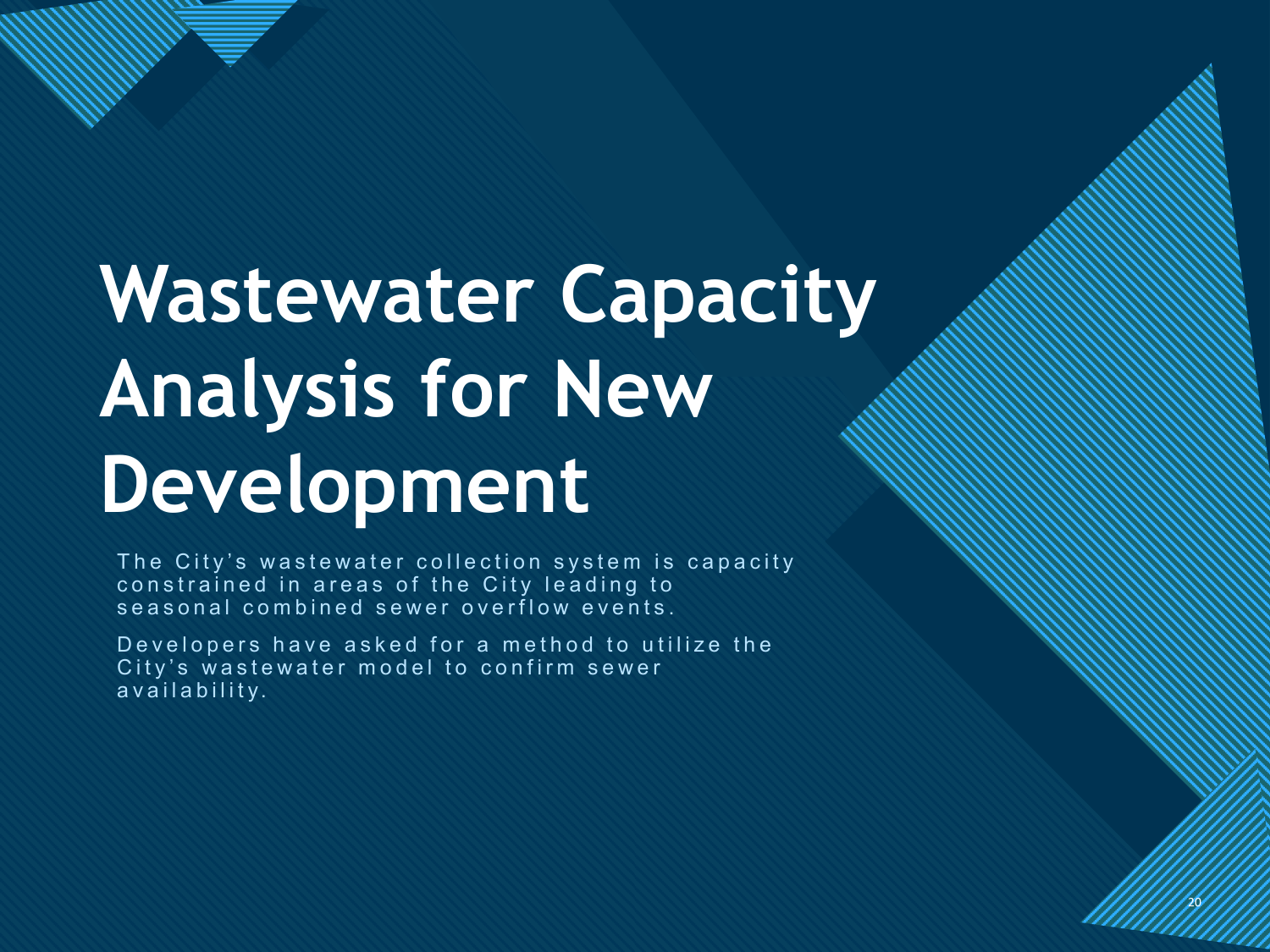## **Objective**

**Click to edit Master title style**

Provide a mechanism to allow for informed decisions regarding approval for extensions of the City's wastewater system.

21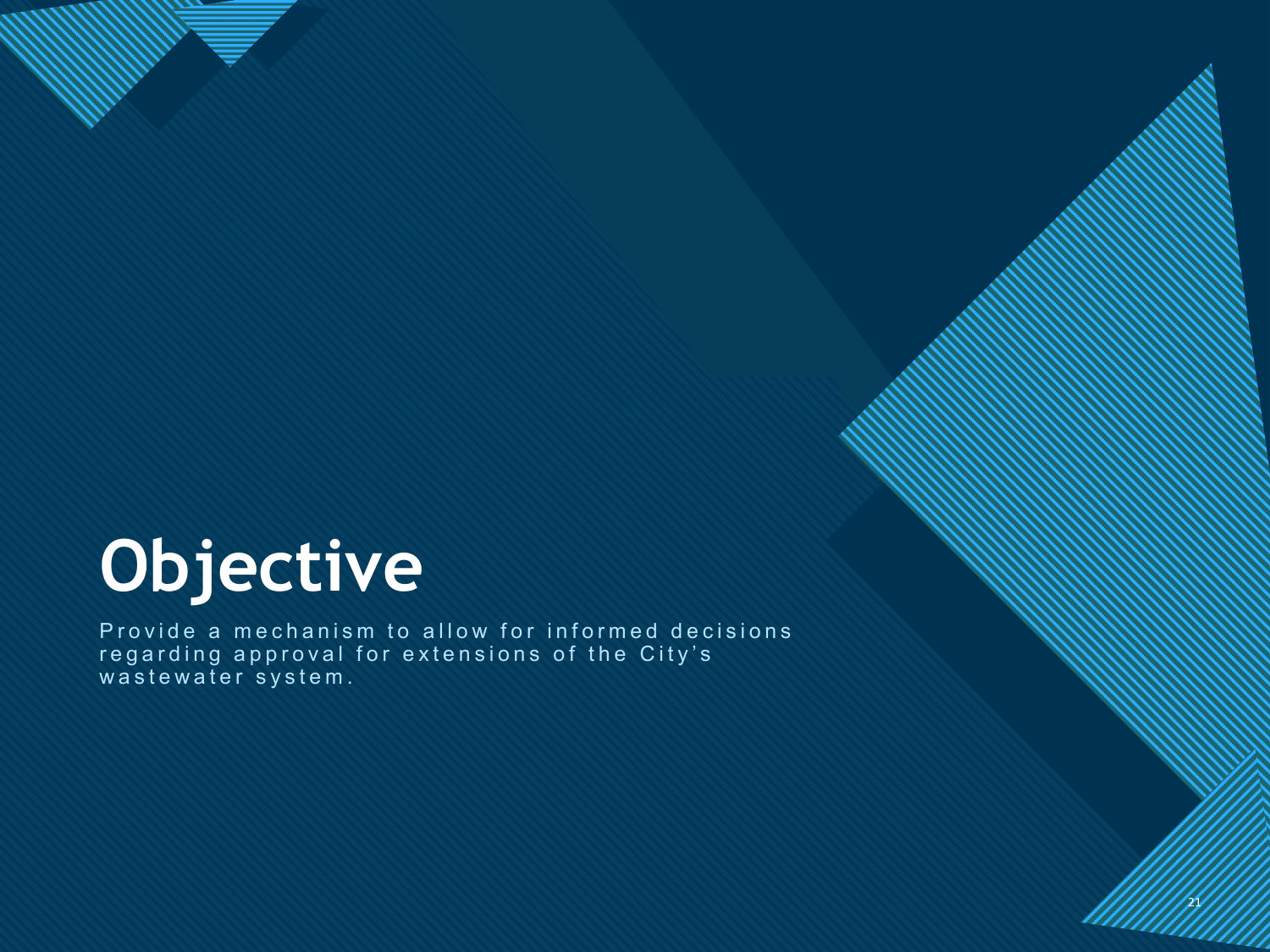**13.62.180 - Extensions—Application.**

- A. The person developer desiring a main extension shall apply to the Director requesting permission to extend the City's sewer system.
- B. Any extension of the Port Angeles Sewer System must be approved by the Department of Public Works and Utilities and all extensions must conform to Department of Ecology regulations and the most recently adopted Port Angeles Wastewater Comprehensive Plan. The material contained in these standards shall be used in conjunction with the Washington State Department of Ecology regulations to develop all plans and specification and construction of wastewater facilities. No extension of the City's sewer system shall be approved which will interfere with the system operation, which will cause the system discharge to violate its National Pollutant Discharge Elimination System (NPDES) permit or other applicable state or Federal regulations and requirements, or which will cause physical damage to the wastewater system or treatment facilities. Where there are conflicts or differences between these standards and City ordinances, the City ordinances shall apply.
- C. In designing and planning for any development, it is the developer's responsibility to see that adequate sewer systems are provided. The developer shall demonstrate, in the proposed plans, how sewer facilities will be provided and whether the existing system will be adversely impacted. A detailed analysis of the system shall be required by the Director prior to any new development. Developer's shall submit an analysis of the main extensions impact to the existing wastewater system available capacity, or pay the fees presented below in order to utilize City wastewater system capacity modeling. The cost for this shall be as per 3.70.110(H)6 PAMC. The developer shall provide the necessary design information to the Director.
- D. If capacity constrains are identified in the sewer system, mitigation measures in the existing system shall be determined by the Director. The design and construction costs for all required work shall be born by the developer and be consistent with City standards and the most recently adopted Wastewater Comprehensive Plan.
- E. The Director shall review the application, and, if the requested extension is determined to be a proper extension of the sewer system, shall provide the petitioner with the design requirements for the extension.
- F. If the requested main extension is determined to be an improper extension of the sewer system, the application shall be denied. If the requested main extension is determined to cause an exceedance of the existing sewer system design flow capacity, the application shall be denied.

#### **3.70.110 - Public Works and Utilities Department fees and deposits.**

**Click to edit Master title style**

- H. The fee for a permit for sewer connection shall be as follows:
- 6. The fee for City wastewater system modeling shall be City's cost including but not limited to professional service fee to run model, staff time for review, taxes and other applicable costs incurred by the City.

#### **13.62.050 - Information to be provided.**

H. Analysis of the impact to the existing wastewater system's available capacity, or provide the necessary design information and pay the fees to utilize City wastewater system capacity modeling per 13.62.180 PAMC.

### **Revisions to Titles 3 and 13**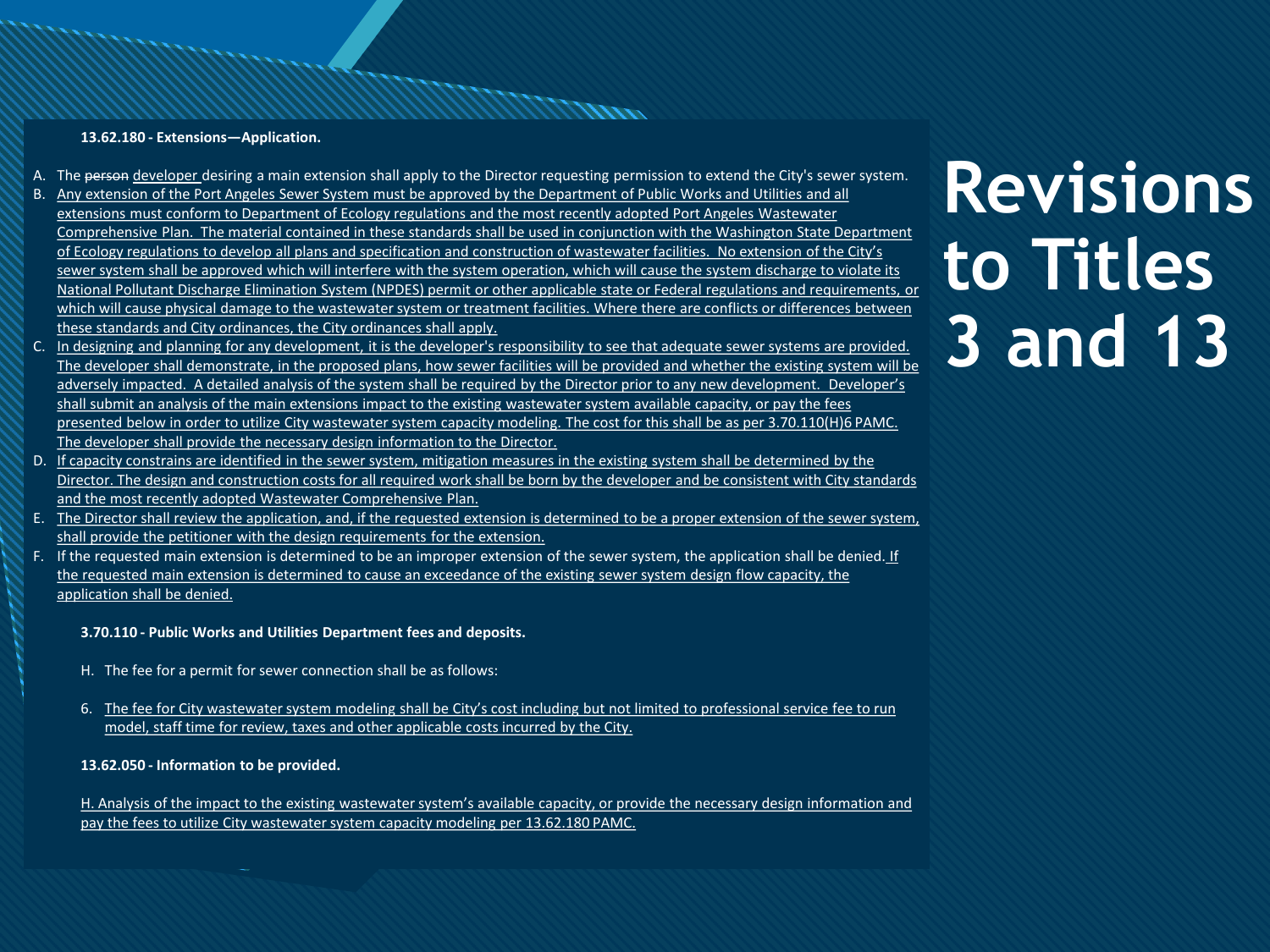### **Proposed Code Revisions**

**Click to edit Master title style**

Provide a favorable recommendation to City Council to adopt revisions to Code in support of the goal of determining sewer availablity for proposed development.

23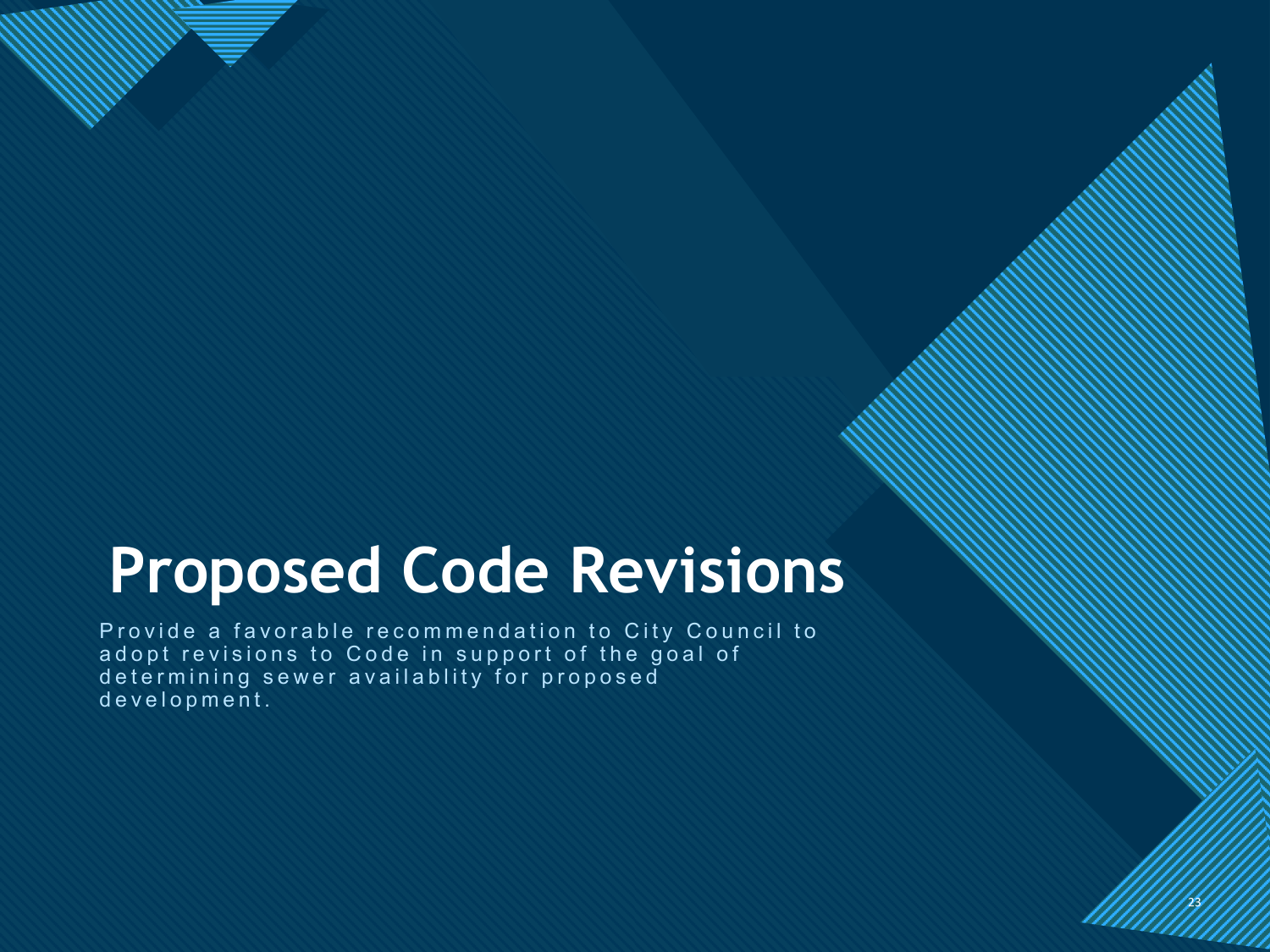### **Discussion**

**Click to edit Master title style**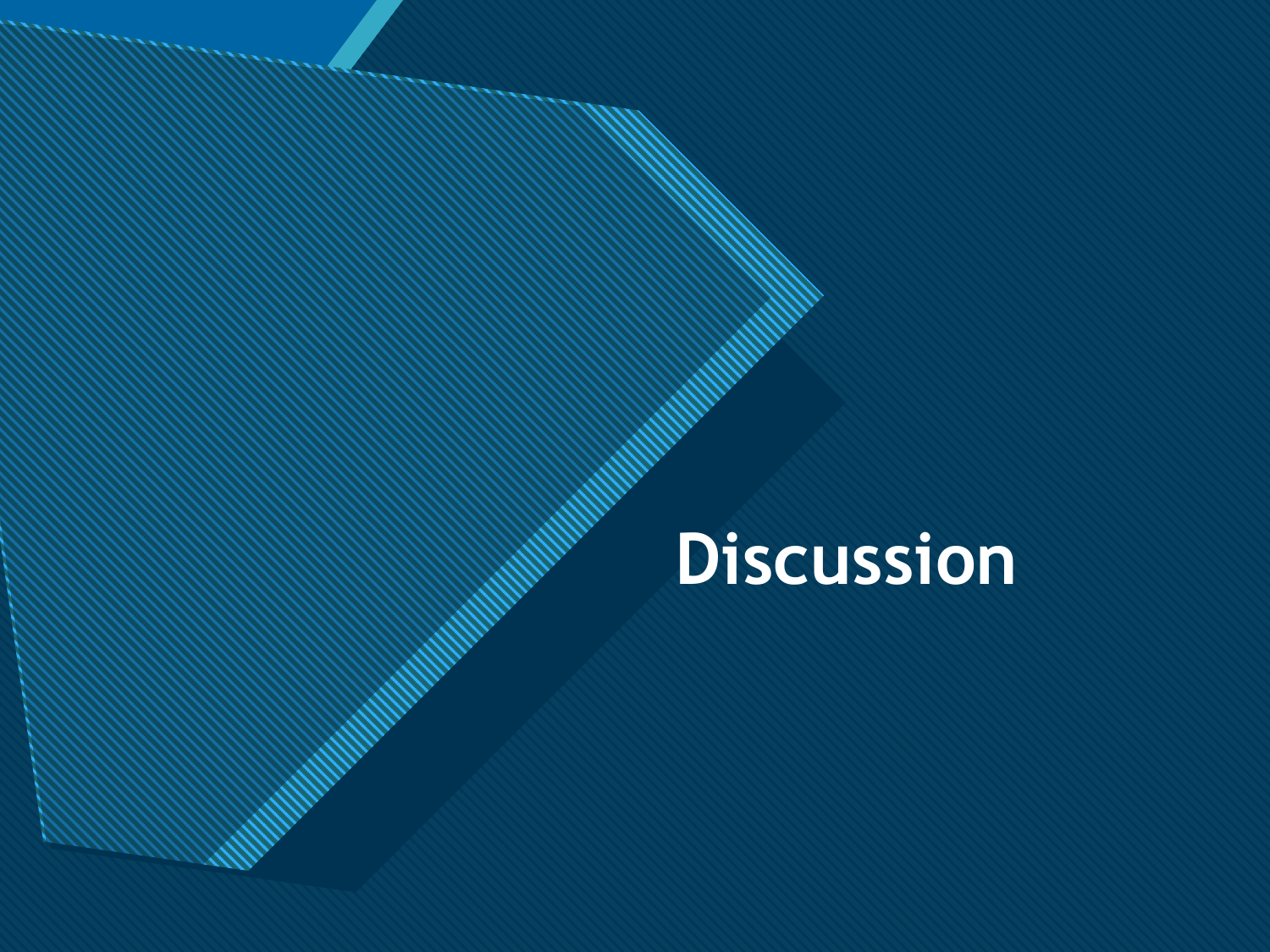## **LEGISLATIVE ISSUES**

### **None**





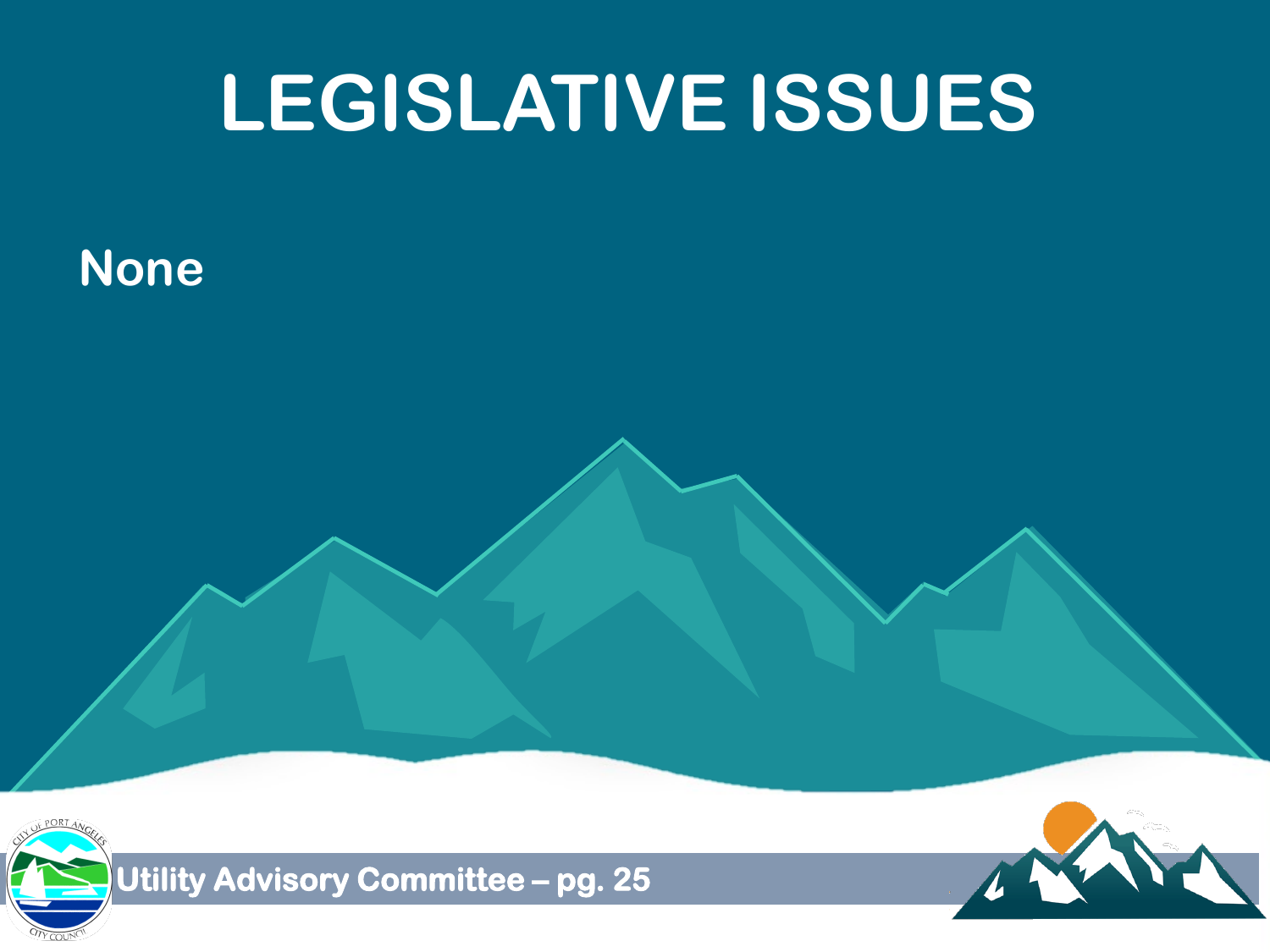## **CALENDAR OF ACTIONS & MEETINGS**

- July CETA
- July Stormwater Management Action Plan (SMAP)
- July Wastewater Comp Plan
- Jacobs Elwha Industrial Water Contract
- Corp Yard Facility Assessment
- Utility rates as needed
- COSA pass in 2022 for 2023-2024 or 2025: Medic 1, Water, **Wastewater**
- **Parking**
- New Large Single Loads (BPA)
- Storm Water in large parking lots



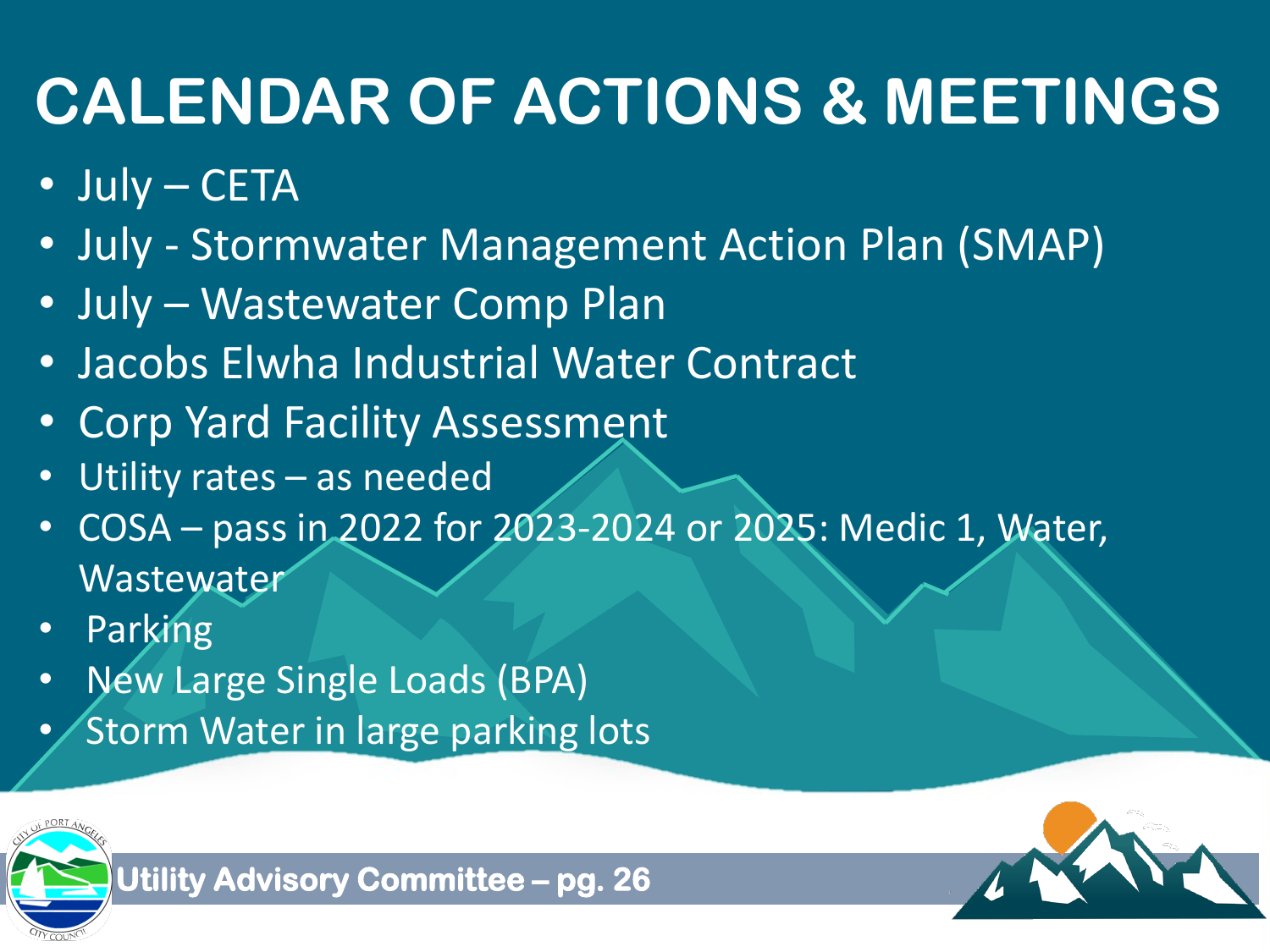### **CALENDAR OF ACTIONS & MEETINGS**

### **2022 Topics - continued**

- Additional living units
- Ground Water





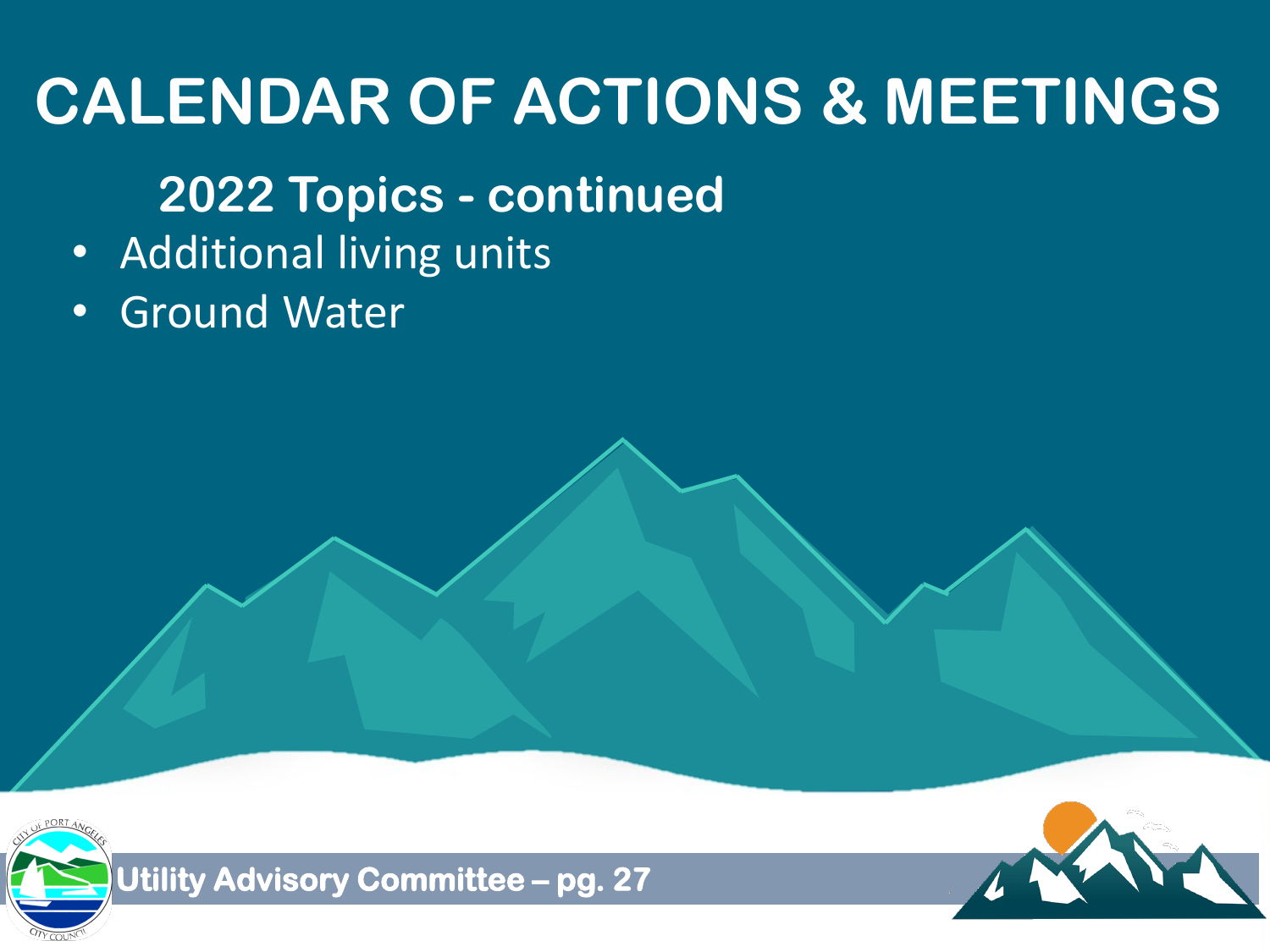## **NEXT UAC MEETING**

**Next UAC Meeting: July 12, 2022 3:00-5:00 PM**

**Committee meetings will be held virtually unless otherwise noted.**